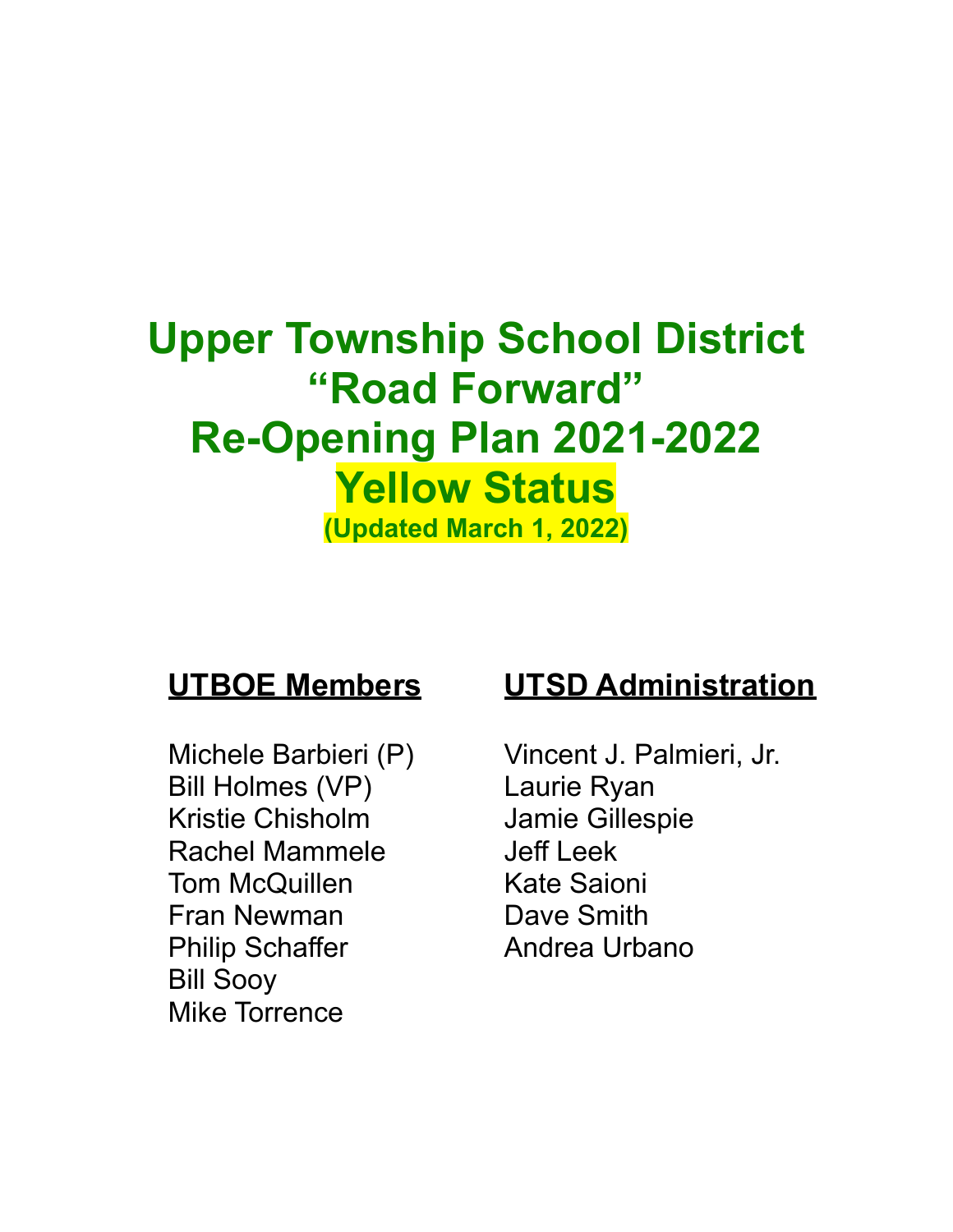# **Table of Contents**

| <b>Mission Statement</b>                                               |                 |
|------------------------------------------------------------------------|-----------------|
| <b>District Demographic Profile</b>                                    | $\frac{2}{2}$   |
| Re-opening Committee Information                                       | $2 - 3$         |
| <b>UTSD Return to Learn Plan</b>                                       | $\mathfrak{S}$  |
| <b>Re-opening Planning</b>                                             | $4 - 5$         |
| Pandemic Response Teams                                                | 6               |
| <b>Conditions for Learning</b>                                         |                 |
| <b>General Health and Safety</b>                                       | 7               |
| Classroom, Testing and Therapy Rooms                                   | $7-9$           |
| Transportation                                                         | 9               |
| Student Flow, Entry, Exit and Common Areas                             | $9 - 10$        |
| Screening, PPE, Response to Students/Staff with Symptoms               | 11              |
| <b>Contact Tracing</b>                                                 | 11              |
| <b>Facilities Cleaning Practices</b>                                   | 12 <sub>2</sub> |
| <b>Meals</b>                                                           | $12 - 13$       |
| Recess, PE, Music, and Choir                                           | $13 - 14$       |
| <b>Extra-Curricular Activities and Use of Facilities Outside Hours</b> | $14 - 15$       |
| <b>Social Emotional Learning</b>                                       | $15 - 16$       |
| Multi-Tiered Systems of Support (MTSS)                                 | 16              |
| <b>Wraparound Supports</b>                                             | 16              |
| <b>Food Service and Distribution</b>                                   | 17              |
| <b>Quality Child Care</b>                                              | 17              |
| Leadership and Planning                                                |                 |
| Scheduling                                                             | 17              |
| Staffing                                                               | 18              |
| <b>Policy and Funding</b>                                              |                 |
| Purchasing                                                             | $18 - 19$       |
| Use of Reserve Accounts, Transfers, Cashflow                           | 19              |
| <b>Costs and Contracting</b>                                           | 19              |
| Elementary and Secondary School Emergency Relief Fund                  | 19-20           |
| <b>State School Aid</b>                                                | 20              |
| Policy                                                                 | 20              |
| <b>Continuity of Learning</b>                                          |                 |
| <b>Special Education and Related Services</b>                          | $20 - 21$       |
| Digital Divide: Technology and Connectivity                            | 21              |
| Curriculum, Instruction and Assessments                                | $21 - 22$       |
| <b>Professional Learning</b>                                           | 22              |
| Career and Technical Education (CTE)                                   | 22              |
| Appendix 1 (Policy Revisions)                                          |                 |
| Policy 1648: Restart and Recovery Plan                                 | 23-30           |
| <b>COVID-19 Reference Sheet</b>                                        | $31 - 33$       |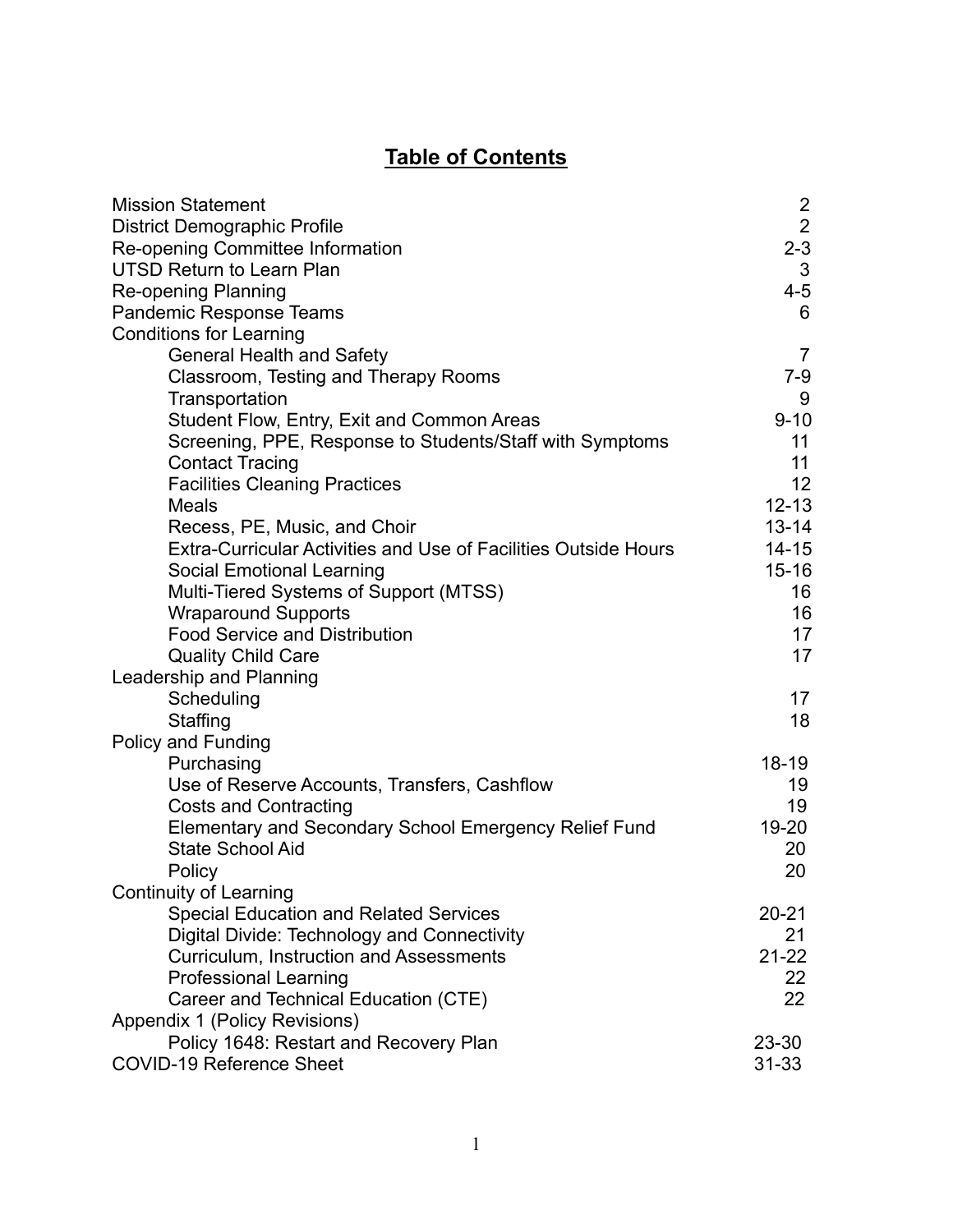# **Mission Statement**

The Upper Township School District has developed a comprehensive re-opening plan for the 2021-2022 school year that satisfies and ensures compliance with the anticipated minimum standards detailed in the NJDOE's The Road Forward. Once approved, this plan will be posted on the district website and will remain accessible to the public for the duration of the school year.

# **District Demographic Profile:** (2019-2020 School Year)

| Enrollment:                   | 1446 students |
|-------------------------------|---------------|
| % Female Students:            | 48            |
| % Male Students:              | 52            |
| % Economically Disadvantaged: | 13            |
| % Students with Disabilities: | 16            |
| % English Learners:           |               |
| % Homeless Students:          |               |
| % Students in Foster Care:    | 1             |
| % White:                      | 93            |
| % Hispanic:                   | 3             |
| % African American:           | 2             |
| % Other:                      | 2             |
| % Two or More Races:          | 3             |

# **Re-opening Committee Information (2020-2021)**

- 1. 252 Applicants
- 2. 113 Committee Members selected from EVERY stakeholder group
- 3. 13 Sub-Committees
- 4. Timeline of Work:
	- a. July 1-20: Committee prep/work sessions.
	- b. July 21-27: Admin discusses survey results, reviews frameworks.
	- c. July 23: Committee summaries sent to committee members.
	- d. July 23-26: Second survey sent to stakeholders.
	- e. July 25: BOE receives framework and summaries.
	- f. July 27: Admin reviews framework, new results, makes edits.
	- g. July 27: BOE Meeting (6PM), official adoption of framework.
	- h. July 28: Superintendent communicates framework to public.
	- i. Aug 3: Final Option communicated to the public.
	- j. August 3-31: Admin creates schedules/protocols/procedures.<br>k. August 17: NJDOE, BOE approves the official plan.
	- NJDOE, BOE approves the official plan.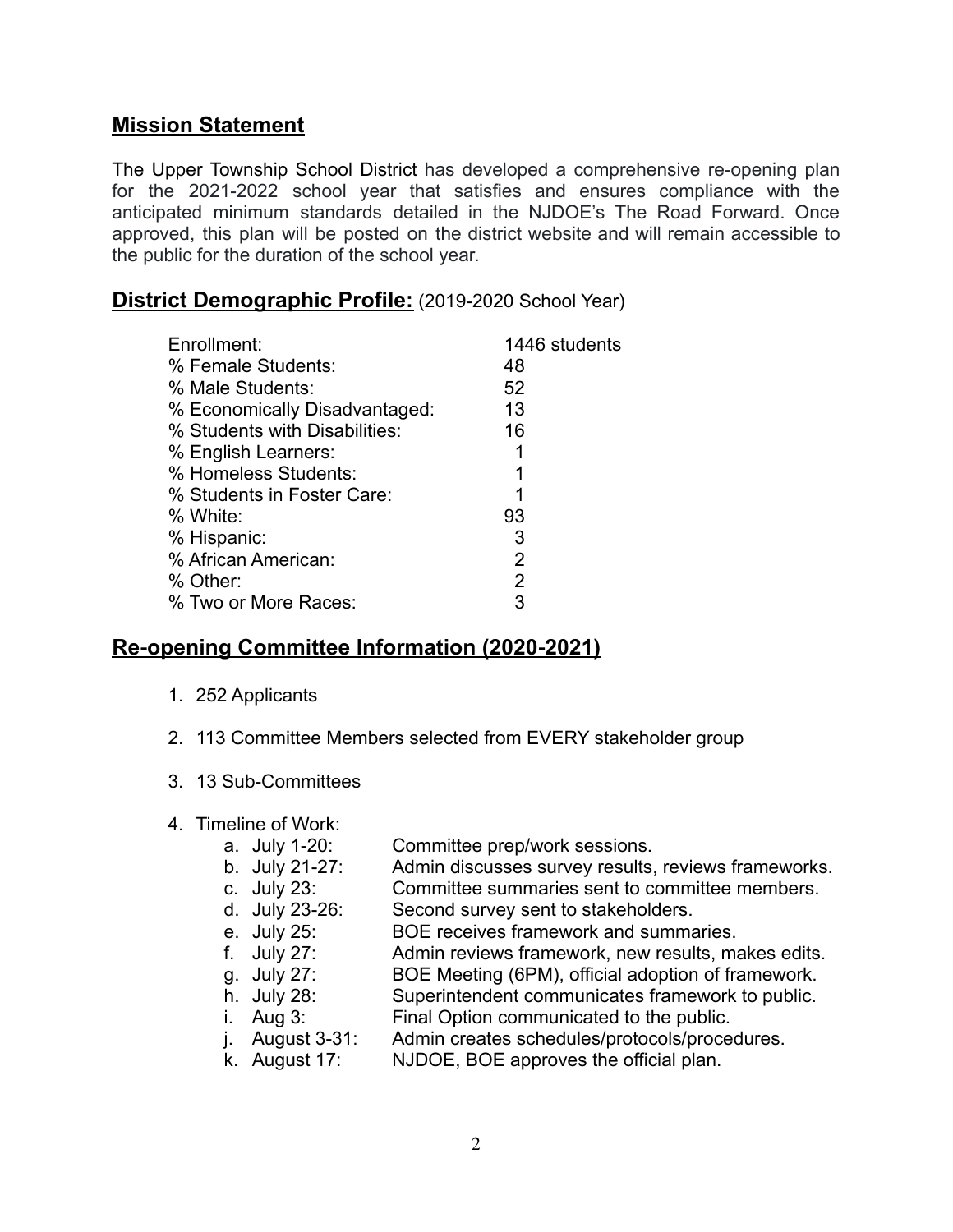# **Model of Instruction Offered 9/7/21 through 6/30/22**

# **5 Full-Days of In-Person Learning**

**Grades PK-8 (masks)**

**3 ft Social Distancing for Lunch**

**Minimum of 1-3 ft Social Distancing (in classes)**

**ALL other existing safety protocols and procedures in place**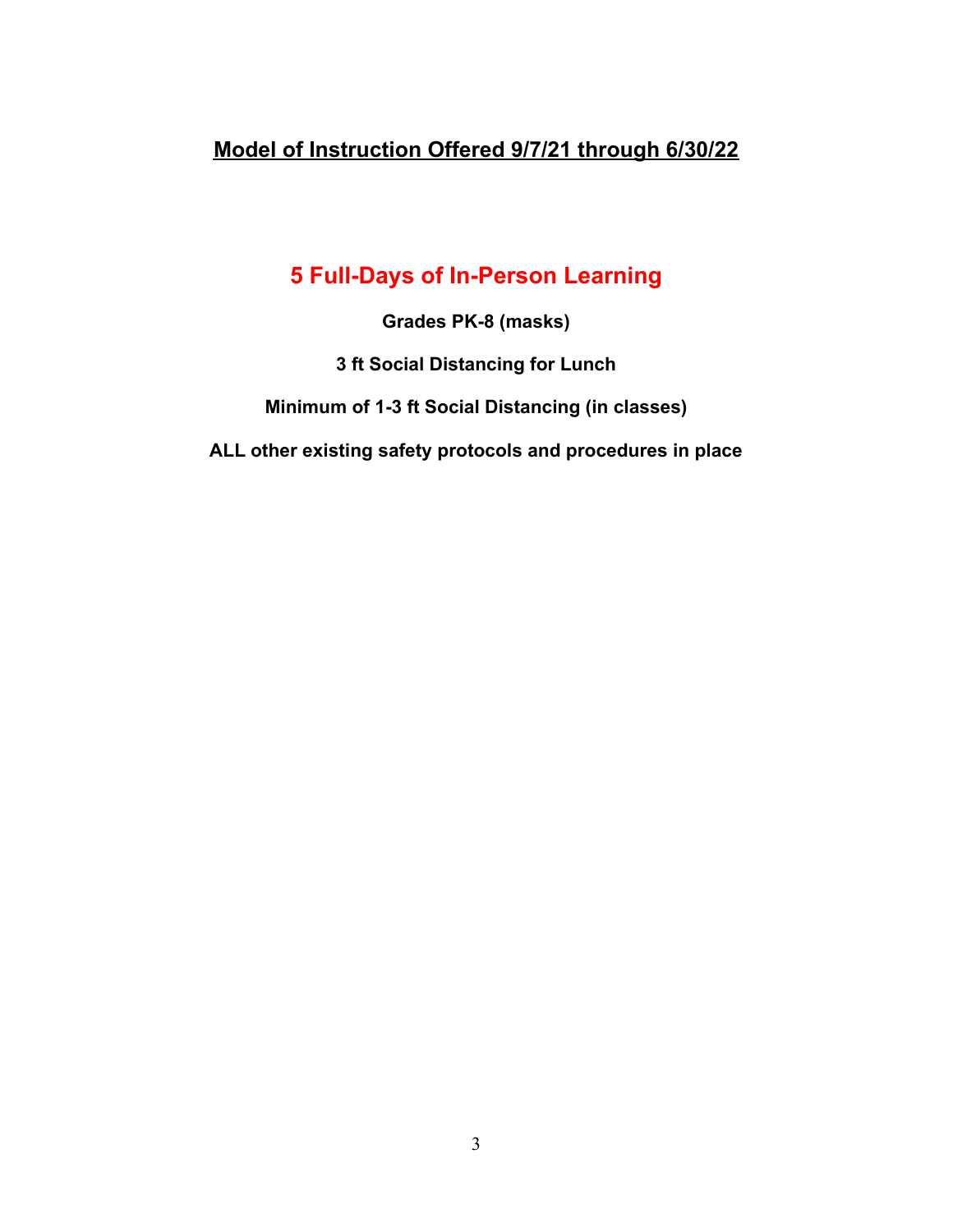# **Re-Opening Planning**

#### **1. 2021-2022 School Year:**

a. All students will attend In-Person school for 180 days in accordance with N.J.S.A.18A:7F-9 (or remote school ONLY if and when schools are required to shut down).

#### **2. Full-time Remote Learning Services (If needed and when permissible):**

a. Policies have been modified to ensure that students are provided with full-time remote learning services and in accordance with NJDOE guidelines.

#### **3. Instructional Contact Time (N.J.A.C. 6A:32-8.3):**

- a. Regardless of the option for learning, ALL STUDENTS in Grades PK-8 will be provided with at least 4 (four) Hours of active instructional contact time per day.
- b. Active instructional contact time will include a combination of **(if needed and when permissible)**:
	- i. In-Person Instruction.
	- ii. Synchronous Remote Instruction.
	- iii. Asynchronous Remote Instruction.
	- iv. Pre-recorded Remote Instruction.
	- v. Live Remote Instruction (Zoom).
	- vi. Independent Study/Reading/Practice.
- c. Teachers will wait up to 72 hours for symptomatic students/external close contacts of symptomatic people to produce a negative test before putting together any missed work or assignments. Confirmed positives will start makeup work immediately.
- d. Once confirmed, the teacher works directly with families. All communication will be between the staff member and family.
- e. Whatever arrangements are made between the staff member and family will be acceptable. Once scheduled, students must have access to resources/materials/assignments in whatever form is practical for the age of the students.
- f. For all intents and purposes, teachers are to treat these situations as they do for students who miss school with the flu or a medical injury.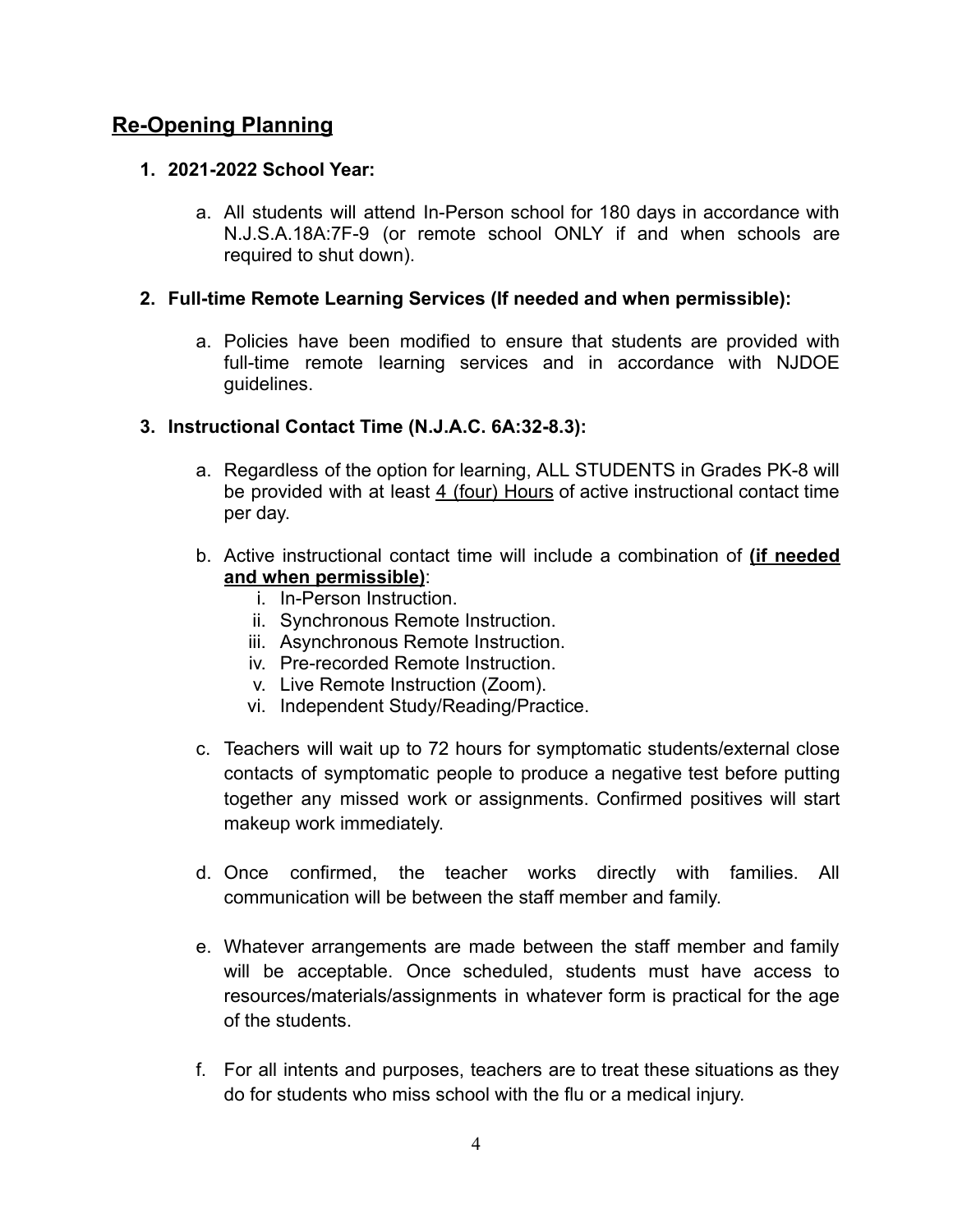- g. **IF,** a building or school is closed due to COVID-19, **THEN**, we will replicate "remote" instruction as we did last year or in some similar format.
- h. Middle School Instruction
	- i. Work will be sent home via Google Classroom (videos whenever possible). Students will have access to the work on the day it would be delivered in class.
	- ii. Devices will be sent home, whenever needed.
	- iii. Individual materials (i.e. independent reading books; math books) will be sent home, whenever needed.
- i. ES Instruction
	- i. Work will be sent home via Google Classroom (videos whenever possible). Students will have access to the work on the day it would be delivered in class.
	- ii. Devices will be sent home, whenever needed.
	- iii. Individual materials (i.e. independent reading books; math books) will be sent home, whenever needed.
- j. PS Instruction
	- i. Work will be sent home via SeeSaw (videos whenever possible). Students will have access to the work on the day it would be delivered in class.
	- ii. Devices will be sent home, whenever needed.
	- iii. Individual materials (i.e. independent reading books; math books) will be sent home, whenever needed.

#### **4. Transition Between Modes of Instruction:**

a. Regardless of the option that will be in effect on the first day of school staff, students, and parents, will be ready to immediately transition into the needed and permissible models of instruction.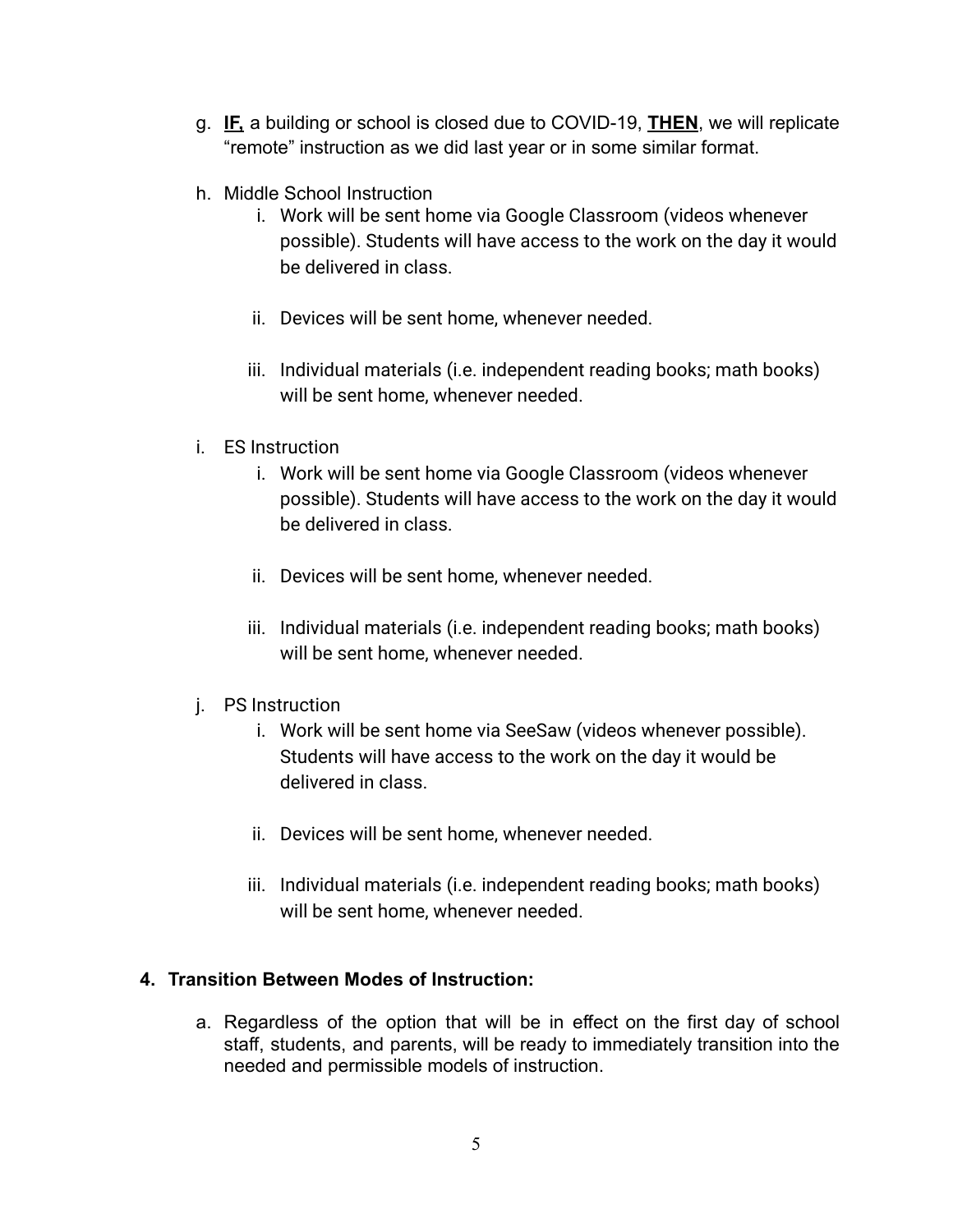#### **5. Pandemic Response Teams:**

a. In addition to the Re-opening Committee, Pandemic Response Teams have been created and will assist in the implementation of the overall plan.

#### b. **Primary School Pandemic Response Team**

| Jamie Gillespie                              |
|----------------------------------------------|
| <b>Courtney Smith</b>                        |
| Jennifer Garwood                             |
| <b>Brianna LaCasse</b>                       |
| Michelle Inserra                             |
| Jill Clark                                   |
| Kathy Weatherby                              |
| TBD                                          |
| Nicole Steelman                              |
| <b>Allen Matthews</b>                        |
| Steven Tirado                                |
| Gina Johnson, Erika Kelley, Michele Barbieri |
|                                              |

#### c. **Elementary School Pandemic Response Team**

| Principal:               | Andrea Urbano                                  |
|--------------------------|------------------------------------------------|
| Third Grade:             | Joyce O'Reilly                                 |
| Fourth Grade:            | Debbie Krzyk                                   |
| Fifth Grade:             | <b>Kate Bender</b>                             |
| <b>CST Member:</b>       | Dia Bell                                       |
| Counselor:               | <b>Meredith Swanner</b>                        |
| Director of C&I:         | TBD                                            |
| Nurse:                   | <b>VeAnn Nichols</b>                           |
| <b>Safety Personnel:</b> | <b>Allen Matthews</b>                          |
| Custodian:               | <b>Cheryl Wrigley</b>                          |
| Parents:                 | Kristina Evans, Erika Kelley, Michele Barbieri |

#### d. **Middle School Pandemic Response Team**

| Principal:         | <b>Jeff Leek</b>                          |
|--------------------|-------------------------------------------|
| Sixth Grade:       | Chris Ragan                               |
| Seventh Grade:     | Karen Volpe                               |
| Eighth Grade:      | <b>Todd Thornton</b>                      |
| <b>CST Member:</b> | <b>Beth Leap</b>                          |
| Counselor:         | <b>Tracey LeFever</b>                     |
| Director of C&I:   | TBD                                       |
| Nurse:             | Michelle Johnson                          |
| Safety Personnel:  | <b>Allen Matthews</b>                     |
| Custodian:         | <b>Brenda Demarest</b>                    |
| Parents:           | Mary Cash, Erika Kelley, Michele Barbieri |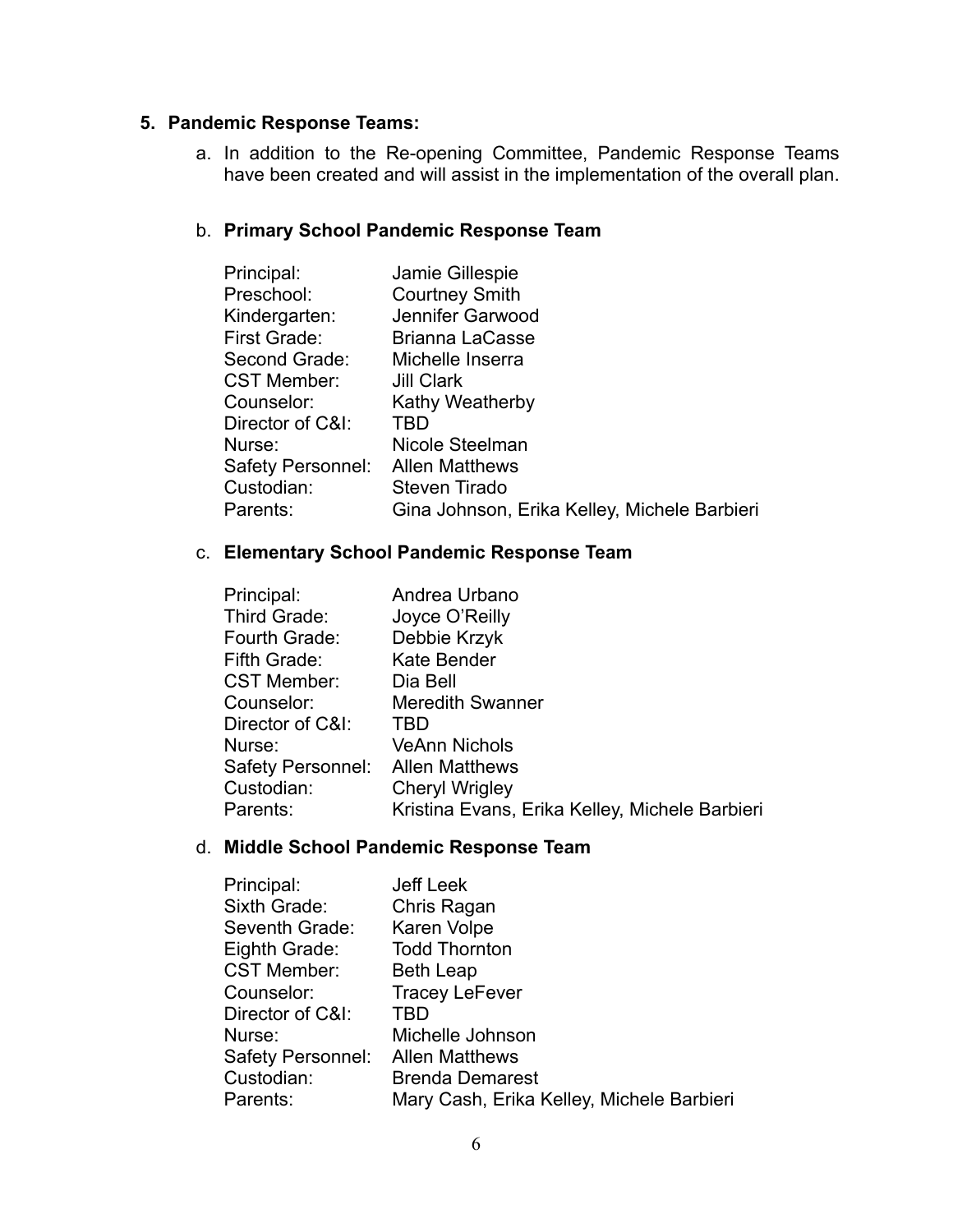# **CONDITIONS FOR LEARNING**

# **General Health and Safety**

- **1. ANY staff member or student identified as having a higher risk for severe illness from COVID-19 has been provided the following accommodations:**
	- a. Access to additional PPE of their choice.
	- b. Access to isolated sections of the building.

# **Classrooms, Testing, and Therapy Rooms**

- **1. Students will be seated at least 1-3 feet apart within all classrooms.**
- **2. Other Instructional/Non-instructional rooms will comply with social distancing standards to the greatest extent practicable:**
	- a. PK students will nap feet-to-feet (when possible).
	- b. ALL student desks will be facing the same direction.
	- c. OT/PT/Speech will have additional PPE available for students and staff.

# **3. Limited Use of Shared Objects:**

- a. The sharing of items between students will be limited as much as possible.
- b. Once a student (or 2 students) are finished with that item, the shared item will be disinfected or is placed out of circulation (when possible).
- c. Night custodians will disinfect any equipment and make it available for future use.

# **4. Indoor Facilities/HVAC:**

- a. ALL indoor facilities are in compliance with DOH/EPA/NJDOE rules and regulations.
- b. The District uses Brookaire high-efficiency quilted filters that are changed on at least a quarterly basis.
- c. HVAC systems operate with 20% outside air exchange unless the temperatures are cooler; systems can tolerate up to 100%.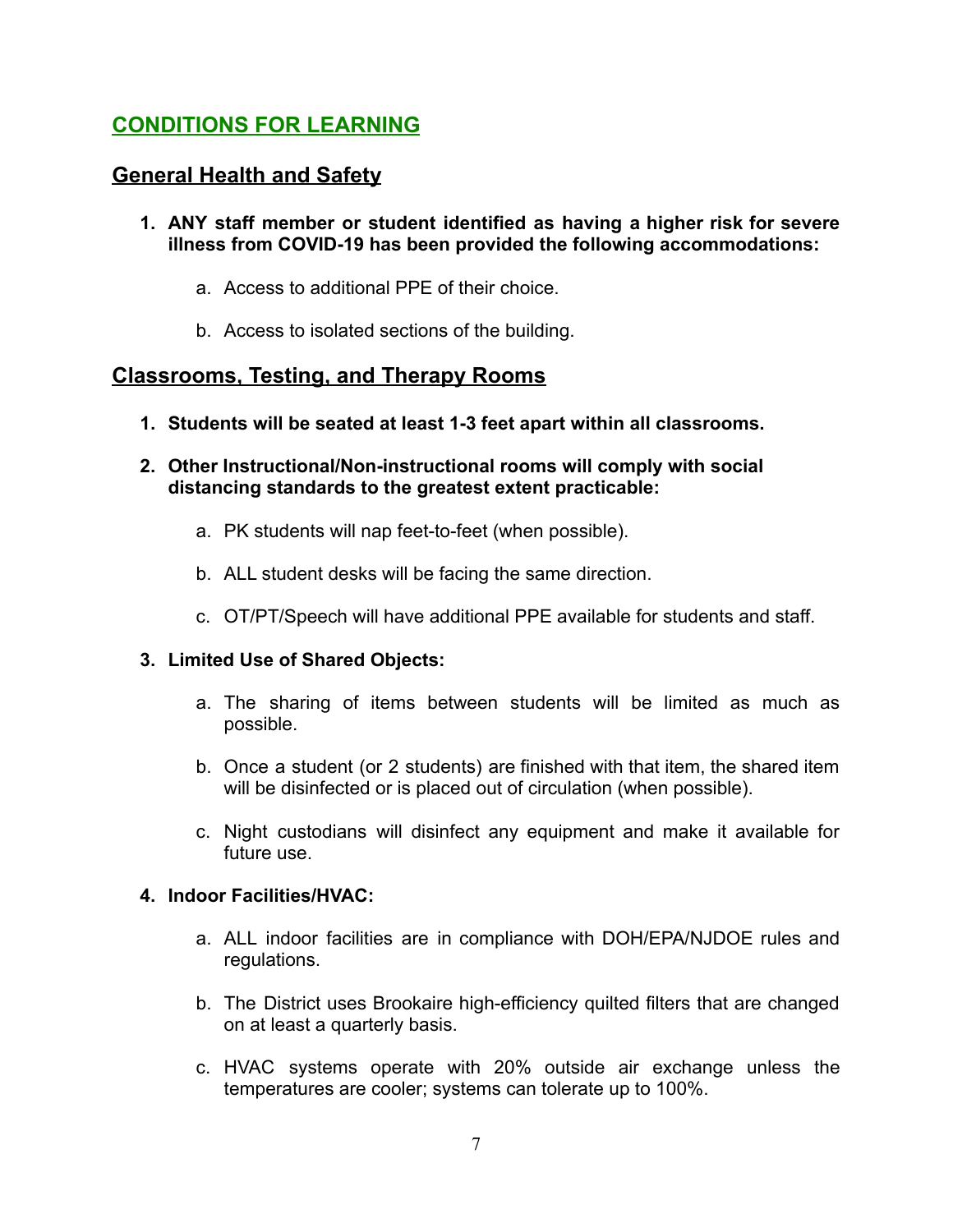- d. Daily readings are made for each unit and visual inspections on all parts are conducted at least once a week.
- e. All District buildings are climate-controlled and can be monitored on campus or remotely.

#### **5. Hand-Sanitizing Stations:**

- a. ALL classrooms will contain hand-sanitizing stations that contain alcohol-based solutions that meet all DOH/CDC/NJDOE codes and percentages.
- b. ALL main offices, common entrances and exits will contain hand-sanitizing stations that contain alcohol-based solutions that meet all DOH/CDC/NJDOE codes and percentages.
- c. ALL nurse's offices, cafeterias, bathrooms and large common areas will contain hand-sanitizing stations that contain alcohol-based solutions that meet all DOH/CDC/NJDOE codes and percentages.
- d. ALL bus drivers and riders will have access to alcohol-based hand sanitizers that meet all DOH/CDC/NJDOE codes and percentages.

#### **6. Hand-Washing Stations:**

- a. ALL PK-2 classrooms contain hand-washing stations that include soap, water, and/or alcohol-based solutions.
- b. ALL bathrooms, gyms, cafeterias, science labs, and art rooms have handwashing stations that contain soap, water, and/or alcohol-based solutions.
- c. ALL students will wash their hands BEFORE AND AFTER:
	- i. Lunch/Snack/Recess.
	- ii. Gym/Specials (when necessary).
	- iii. Working with manipulatives, microscopes, or other equipment.
	- iv. Switching room (when applicable).
- d. Student schedules will contain designated, supervised, hand-washing or sanitizing breaks.

#### **7. Regular Hand-Washing:**

- a. ALL students will wash their hands AFTER:
	- i. Using the restroom.
	- ii. Blowing their noses.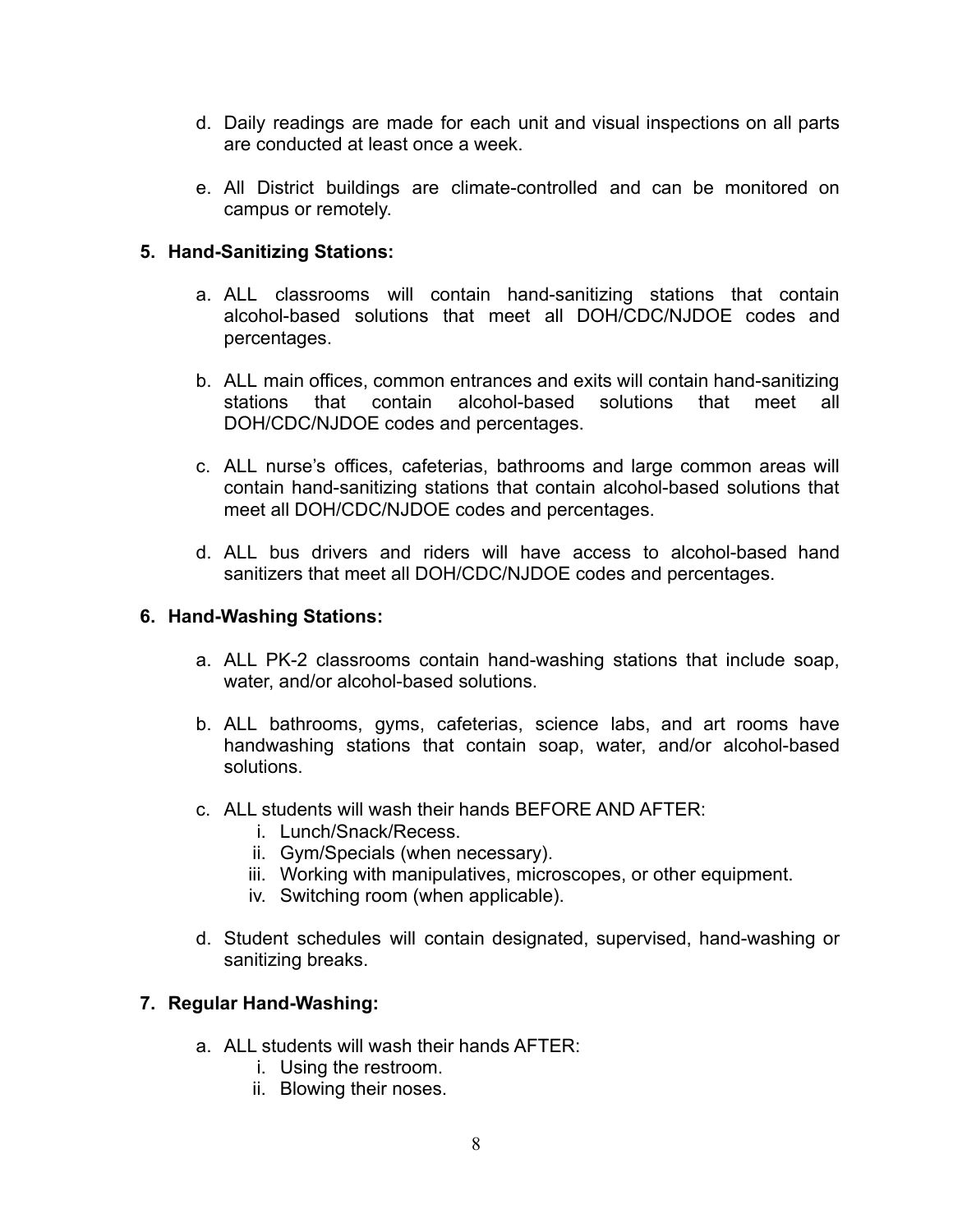- iii. Coughing or sneezing.
- b. Working with manipulatives, microscopes, or other equipment.
- c. Appropriate signage encouraging hand-washing and hand-sanitizing will be strategically placed throughout each building.

# **Transportation**

**Students, drivers and other riders have the option to wear face coverings while on any bus or other District-owned vehicle.**

#### **1. Maintaining Social Distancing (to the greatest extent possible):**

- a. Bus pick-ups/drop offs will be staggered to limit large gatherings.
- b. 1<sup>st</sup> student on the bus will be assigned the back seat: the last student on the bus will be assigned the front seat.
- c. When exiting the bus, students seating in front will depart off the bus first.
- d. During parent pick-up, NO adults will be allowed entry into the building; parents and staff will use KidAccount to match students with families.
- e. PPE will be available to any student or driver in need.
- f. Appropriate signage encouraging hand-sanitizing will be strategically placed on the bus.

# **2. Best Practices for Cleaning/Disinfecting:**

- a. ALL buses and District-owned vehicles will be deep-cleaned after the last run or at night.
- b. ALL buses and District-owned vehicles will be sprayed/wiped after every run when possible.
- c. ALL cleaning supplies and products will meet all DOH/CDC/NJDOE codes and percentages.

# **Student Flow, Entry, Exit and Common Areas**

**1. Policies have been modified to include the process and locations of health screenings:**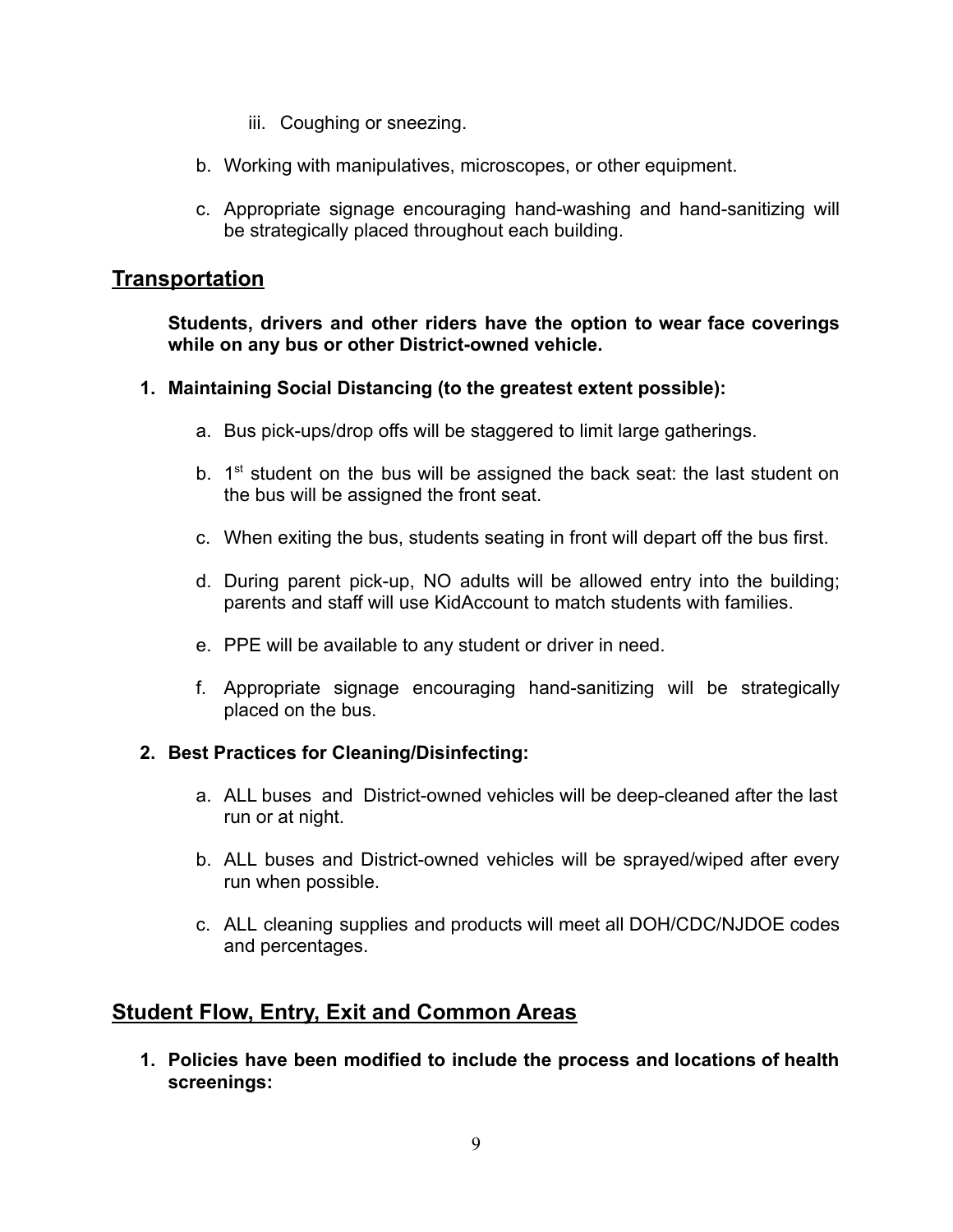- a. Before the beginning of the new school year, ALL parents or guardians will acknowledge and sign-off on, for each child, the annual COVID-19 Statement of Assurance. If a child presents ANY symptom, he or she will not be permitted to ride the bus or enter school without the proper medical attention and clearance.
- b. Before the beginning of the new school year, ALL staff will acknowledge and sign-off on the annual COVID-19 Statement of Assurance. If a staff member presents ANY symptom, he or she will not be permitted to ride the bus or enter school without the proper medical attention and clearance.
- c. By way of survey, the District has identified those families in need of a thermometer or any additional assistance.
- d. If upon arrival a child is not feeling well, that child will be immediately screened for COVID-19 in the designated, isolated location; with the appropriate communication to involved parties to immediately follow.

#### **2. Physical Guides/Markings for Social Distancing:**

- a. ALL student desks will be marked and maintain at least 1-3 feet from all other desks or tables to the greatest extent possible.
- b. Appropriate signage encouraging social distancing will be strategically placed throughout each building.
- c. Students will eat in the café, other large spaces, and outside while remaining at least 3 feet apart from others to the greatest extent possible.
- d. Students will be grouped and remain in groups for as much of the school day as possible.
- e. Student gatherings at carpet areas should be kept to a minimum and maintain 1-3 feet of social distancing to the greatest extent possible.
- f. The use of gym lockers is not permitted (MS hallway lockers will be utilized on a limited basis).
- g. One-Direction hallways will be utilized and marked wherever and whenever possible.
- h. Students will be dismissed in a manner that allows for social distancing whenever possible.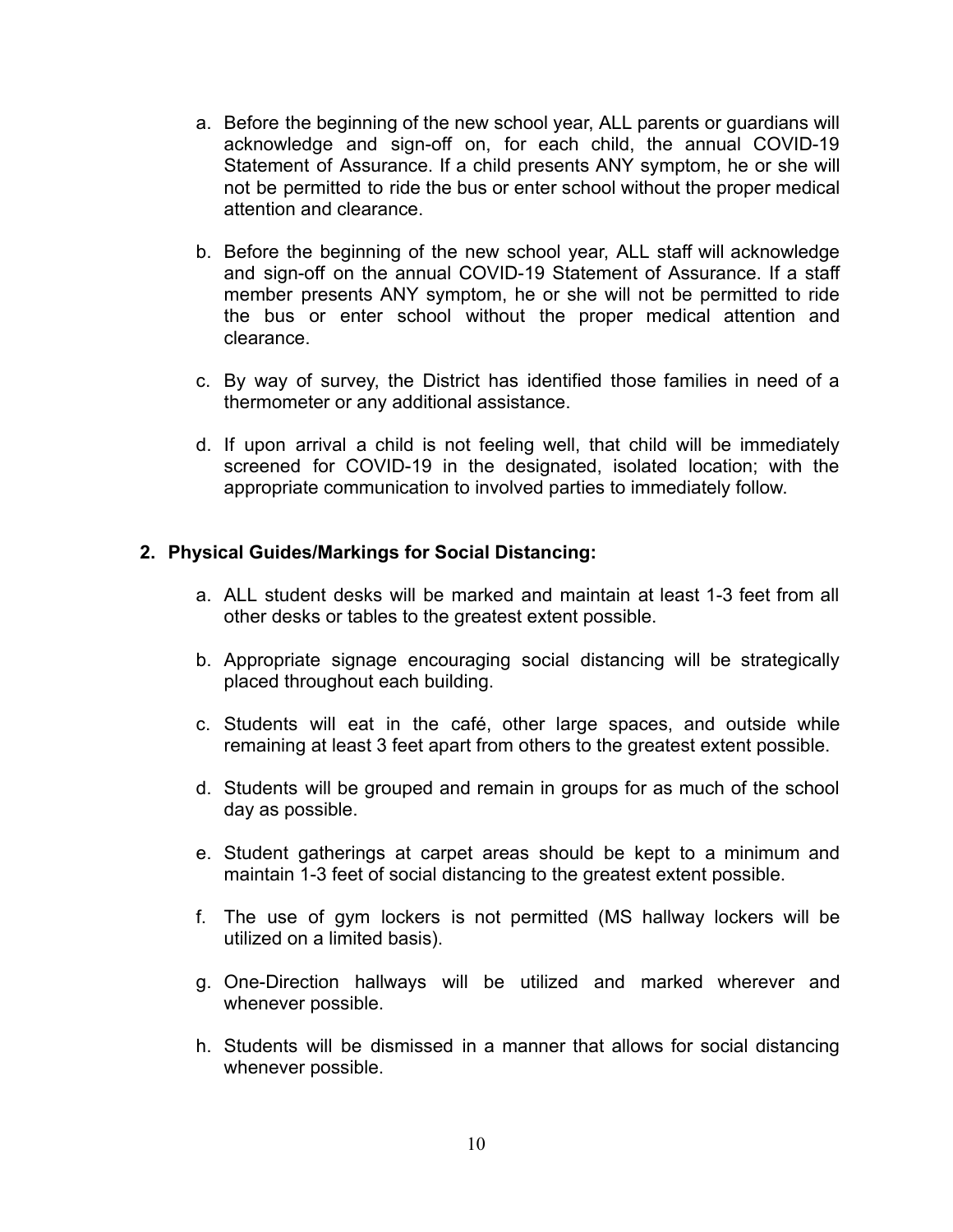# **Screening, PPE, and Response to Students/Staff Presenting Symptoms**

- **1. ALL students, staff and visitors are permitted to wear face coverings during the school day and at any school event.**
- **2. Policies and procedures for symptomatic students and staff include:**
	- a. The Cape May County Department of Health, appropriate staff and families will be immediately notified in the event that an individual tests positive for COVID-19. Such communication will be memorialized and available for future reference and/or contact tracing.
	- b. If a student or staff member presents any symptoms of COVID-19 while at school, they will be escorted to one of the supervised isolation rooms and properly cared for until transportation has been secured.
	- c. Once a student or staff member arrives to school symptom free, they will follow normal protocols for monitoring any signs of sickness. If a person is presenting any symptom associated with COVID-19, the related protocols are immediately enacted.
	- d. Parent Support and Assistance for Monitoring:
		- (1) Before the beginning of the new school year, ALL parents or guardians will acknowledge and sign-off on, for each child, the annual COVID-19 Statement of Assurance. If a child presents ANY symptom, he or she will not be permitted to ride the bus or enter school without the proper medical attention and clearance.

# **Contact Tracing**

#### **1. While the District is no longer performing contact tracing as defined by the CDC, the following protocols will remain in place:**

- a. If a child tests positive, identified students less than 3 feet apart from that child will be notified:
	- i. If the identified student does not have symptoms, quarantine is OPTIONAL.
- b. For identified students without symptoms, parents or guardians can keep students home during Days 1-10 and students will be treated as we do for required isolations (no penalties).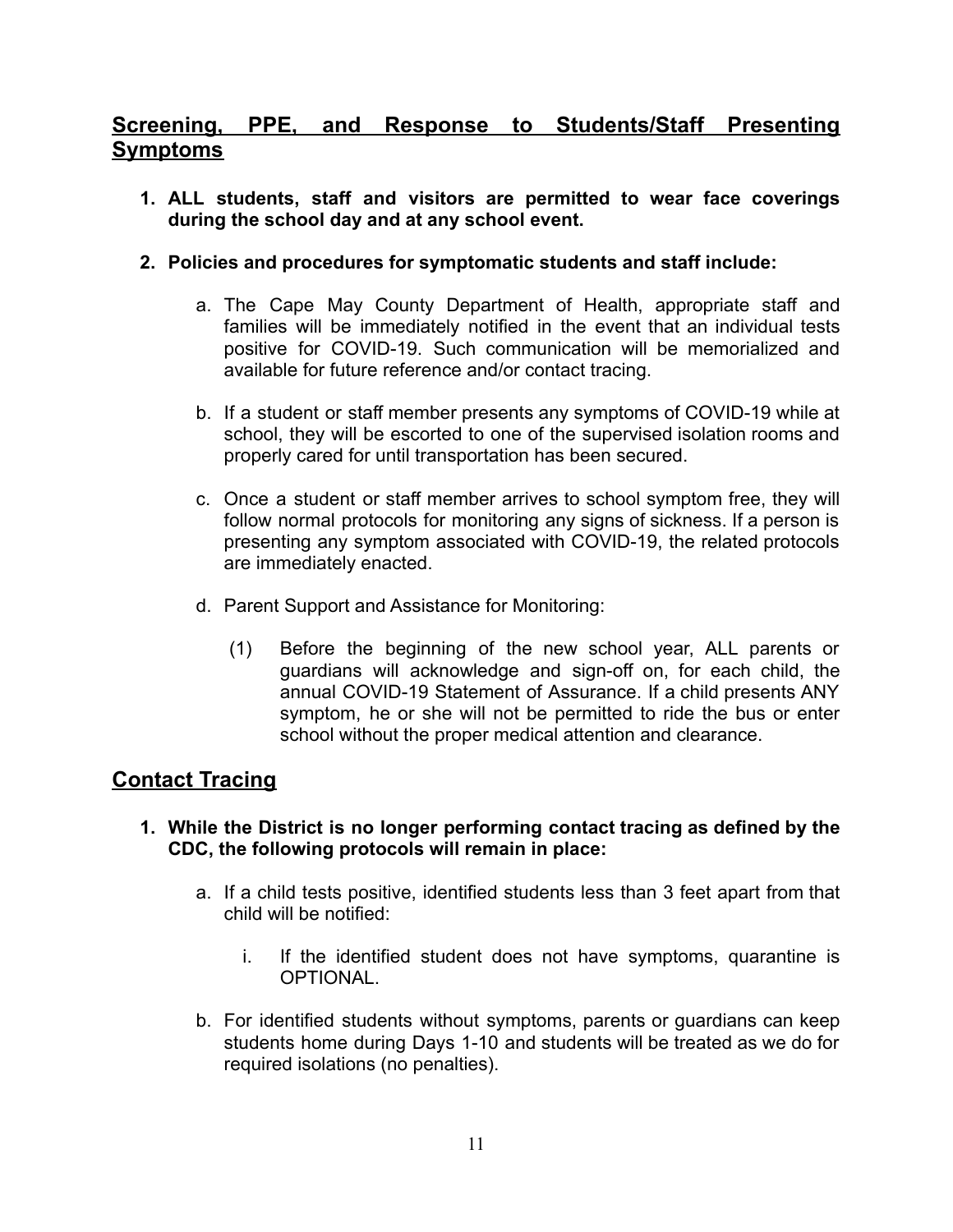# **Facilities Cleaning Practices**

- **1. In addition to existing cleaning and preventative maintenance protocols and procedures, the following actions will be in effect to mitigate the spread of infection:**
	- a. PPE will be available to ALL staff and students.
	- b. ALL classrooms, gathering spaces and main offices will have hand-sanitizing stations and/or sinks for hand-washing.
	- c. Daily, routine cleaning/disinfecting of high-contact surfaces will remain compliant with CDC guidelines.
	- d. Hallway bathrooms will be monitored/cleaned on an hourly basis.
	- e. Playground equipment will be monitored/cleaned on an hourly basis.
	- f. ALL classrooms will be deep-cleaned and disinfected once staff and students have left the building.
	- g. HVAC systems have been configured to maximize the reduction of cross-contamination and will be monitored throughout the day/evening.
	- h. ALL cafeterias and eating spaces will be disinfected after every scheduled lunch and before the next session begins.

# **Meals**

- **1. Scheduled lunches in the cafeterias and other large areas where ALL students will be at least 3 feet apart (to the greatest extent possible) from others will be staggered to allow enough time to properly clean between sessions.**
- **2. Students will be able to order Virtual/Remote Learning meals online (when applicable) through our school website: [www.upperschools.org.](http://www.upperschools.org) Any student requesting meals will receive 5 days of breakfast and lunch on Wednesdays. If required, transportation arrangements will be scheduled.**
- **3. ALL meals will be of the grab-n-go variety. Family style, self and buffet services have been discontinued.**
- **4. ALL students will be at least 3 feet apart from others when eating or drinking to the greatest extent possible.**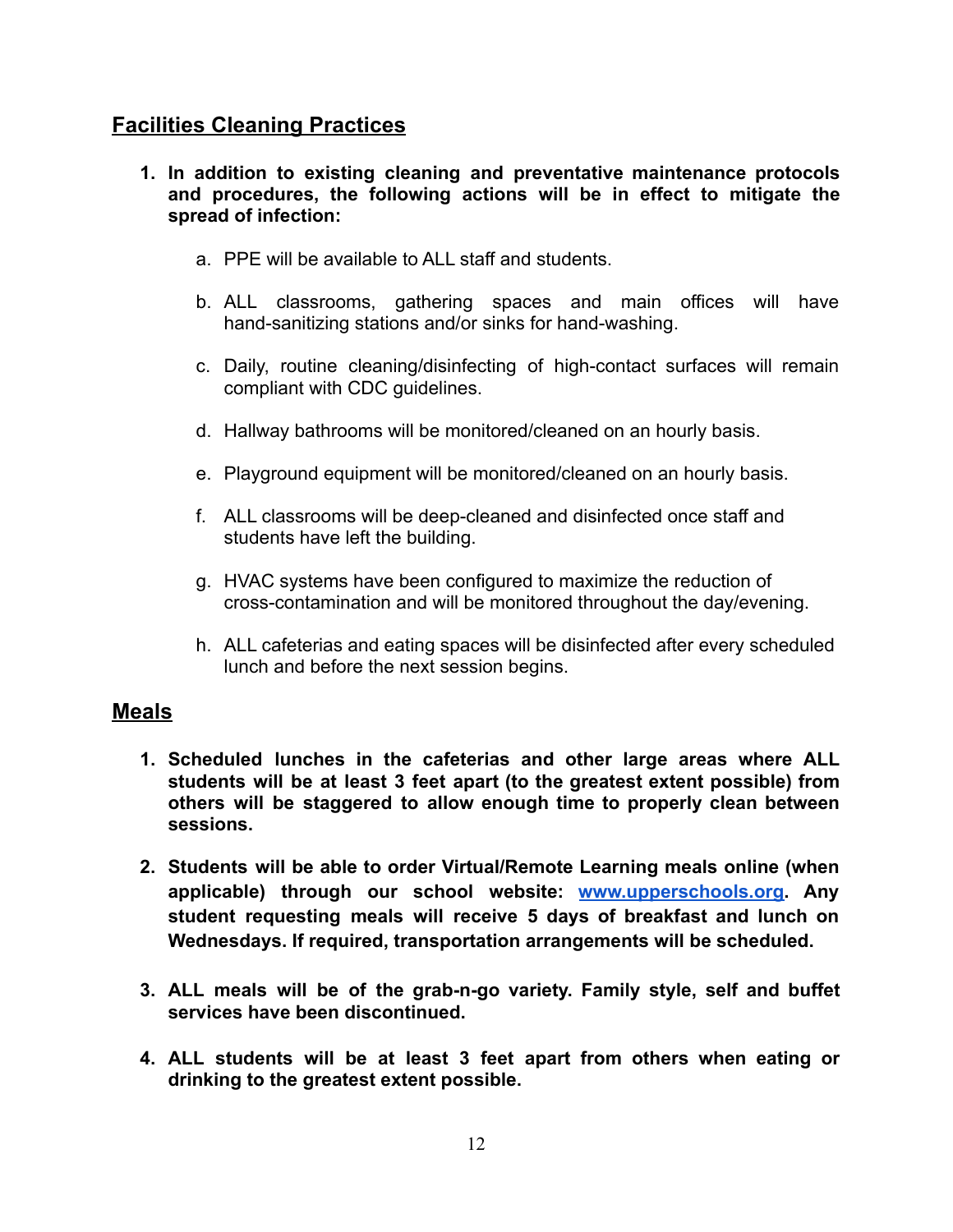# **5. ALL students will wash/sanitize hands BEFORE and AFTER:**

- a. Lunch/Recess.
- b. Scheduled snack time.

# **6. Other protocols to mitigate the risk of infection:**

- a. NO food in the classrooms as a general rule.
- b. Use other large areas/outdoors when possible.
- c. Possible parent volunteers to assist in supervision.
- d. Additional staff will be available to assist in cleaning/transitions.
- e. NO in-class celebrations/parties with food as a general rule.
- f. NO food sharing.

# **Recess/Physical Education/Music/Choir**

- **1. Scheduled recess, other outdoor activities and music/choir classes will be staggered to allow enough time to properly clean between sessions (when possible):**
	- a. Appropriate signage, tape, flags, and cones will be utilized to maintain social distancing whenever possible.
	- b. Playground equipment will be monitored/cleaned on an hourly basis (when possible).

# **2. ALL students will wash/sanitize hands AFTER:**

- a. Recess.
- b. PE class or outdoor playtime.
- c. Before or after using an instrument or microphone.
- **3. Scheduled playground time and other outdoor activities will be staggered to allow enough time to properly clean between sessions and maintain social distancing whenever possible.**
- **4. Staff and students are NOT permitted to use gym lockers.**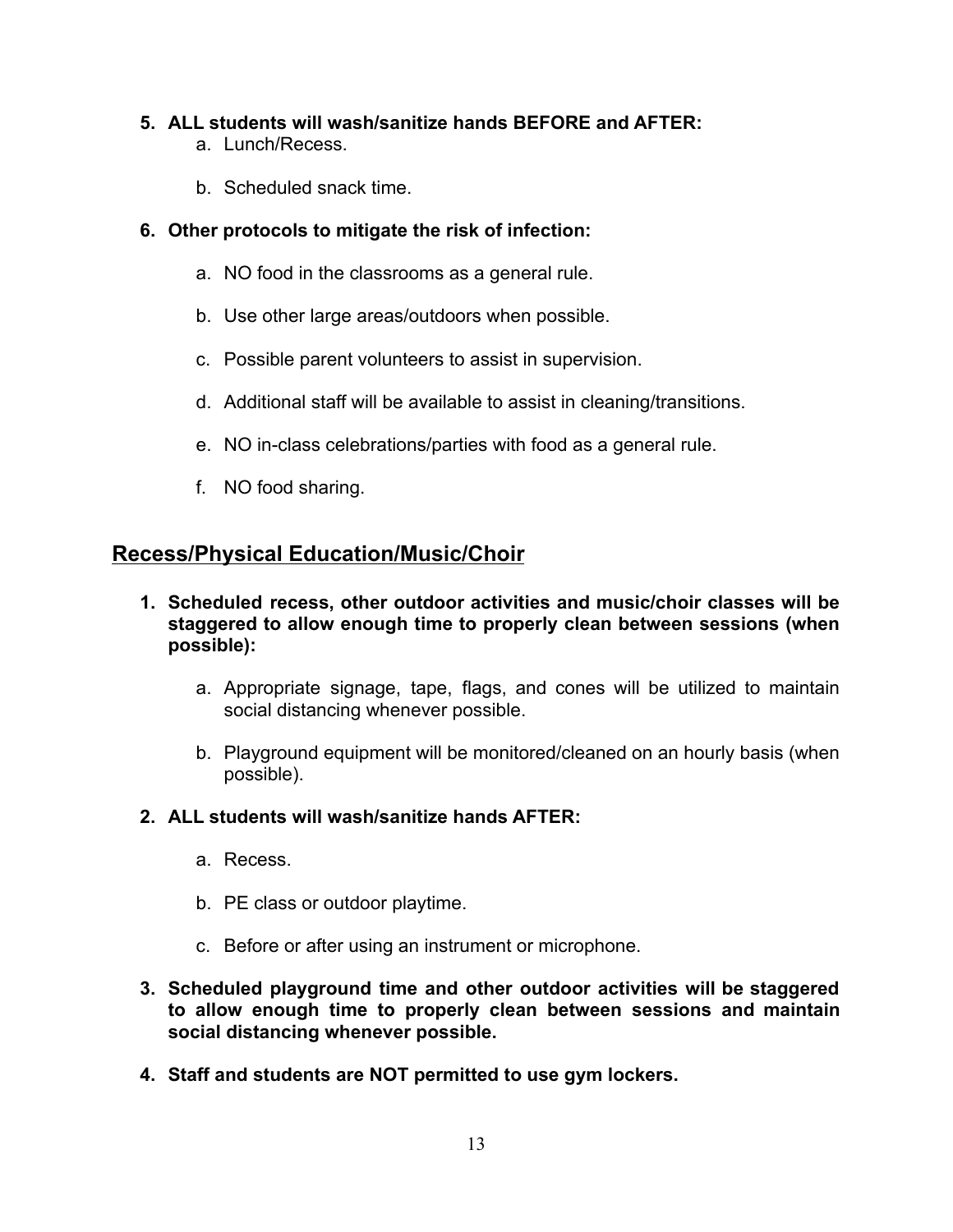#### **5. Sharing of equipment will be minimized:**

- a. The sharing of items between students will be limited as much as possible.
- b. Once a student (or 2 students) are finished with that item, the shared item will be disinfected or is placed out of circulation to the greatest extent possible.
- c. Night custodians will disinfect any equipment and make it available for future use.

# **6. Specific Areas for Students**

- a. When possible, each cohort of students will travel and remain together.
- b. When possible, specific cohorts of students will NOT be occupying the same space, at the same time, as another cohort (except for lunch).

# **Extra-curricular Activities and Use of Facilities Outside School Hours**

- **1. Students participating in extra-curricular activities will adhere to the following:**
	- a. Face coverings may be worn at any time.
	- b. Social distancing will occur as much as possible.
	- c. Groups and clubs will meet in larger areas that allow for more social distancing to the greatest extent possible.
	- d. When necessary, students will wash/sanitize hands before and after an activity.
	- e. During the pandemic, field trips will be scheduled and modified to the greatest extent possible..

# **2. Use of facilities by outside organizations:**

- a. The use of District facilities by outside organizations will be limited during the pandemic.
- b. ANY outside organization using District facilities will adhere to, and sign-off on, ALL protocols and procedures designed to mitigate the risk of infection.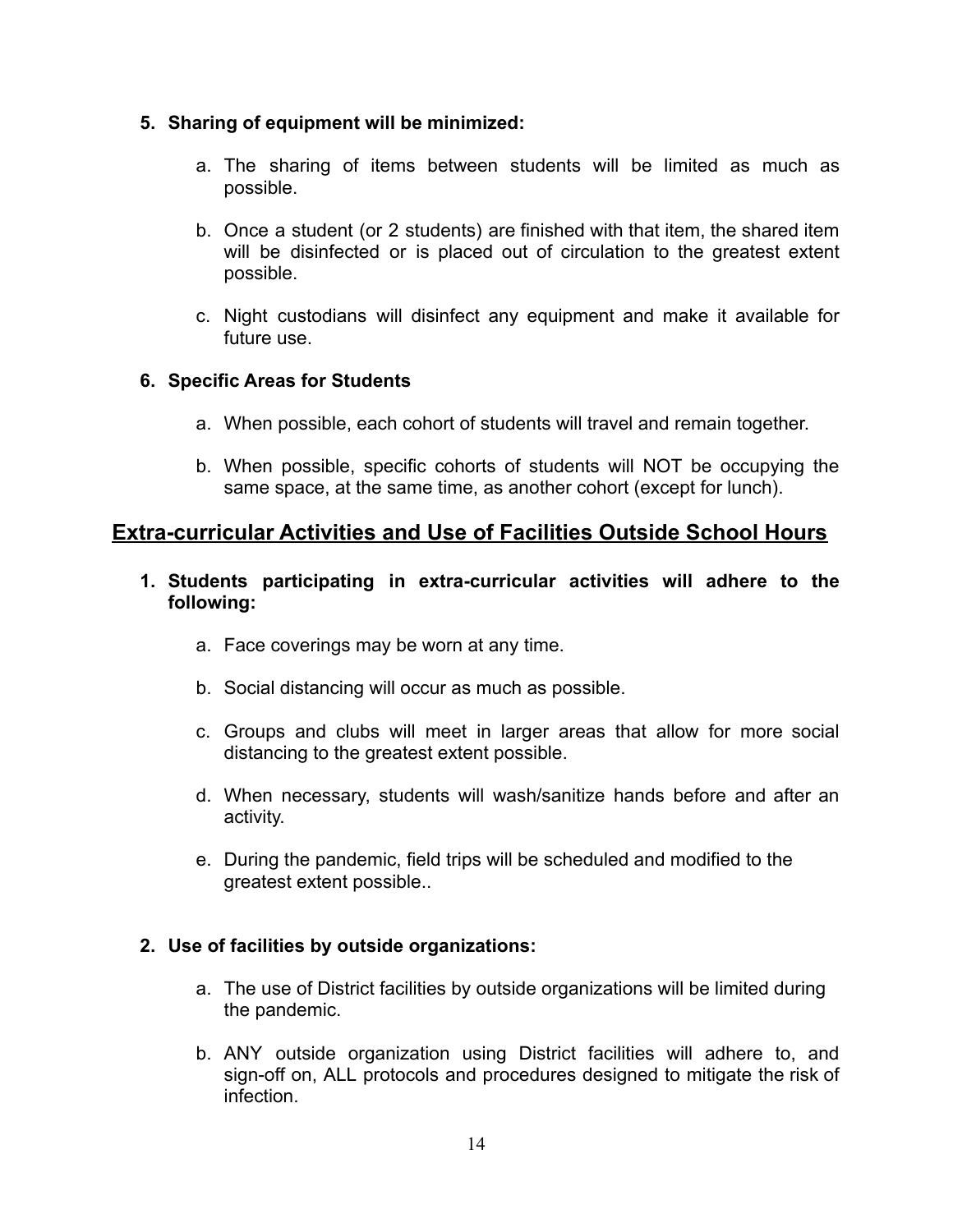# **Social Emotional Learning**

- **1. To coincide with the protection of physical health and safety, the following actions address how the District will support the social and emotional needs of our staff and students:**
	- a. During the first two in-service days (all before the official start of school), meaningful opportunities will be scheduled for staff, students and parents to receive vital information, supplies, PPE, and support.
	- b. In the beginning of the school year, guidance counselors and other certified staff will initiate contact and schedule regular "check-ins" with students and staff in need of assistance. As a result of those interactions, additional counseling services will be scheduled as needed.
	- c. In the beginning of the school year, staff will spend quality time with students in reviewing the new protocols and procedures that will be associated with the 2021-2022 school year.
	- d. Parents and guardians will be encouraged to review the information at home and immediately inform school officials if they witness any child experiencing a sign of social or emotional stress.
	- e. Teachers will share age-appropriate literature, videos, media and/or social stories with students to reduce student anxiety and feelings of isolation.
	- f. Classroom and/or building-level reward systems will be initiated to assist students in their transitions back to school
	- g. Amygdala stations, sensory paths, calming corners, and the like will be created and maintained whenever possible to assist students in their transitions back to school.
	- h. Throughout the entire school year, our Resiliency Team will actively support all services and activities and will continue to become educated with contemporary paradigms and research-based pedagogies.
	- i. Information on available community services (food banks, counseling, Perform Care, medical care, etc.) will be provided and accessible on the District website.
	- j. Information on available community services (food banks, counseling, Perform Care, medical care, etc.) will be provided and accessible on the District website.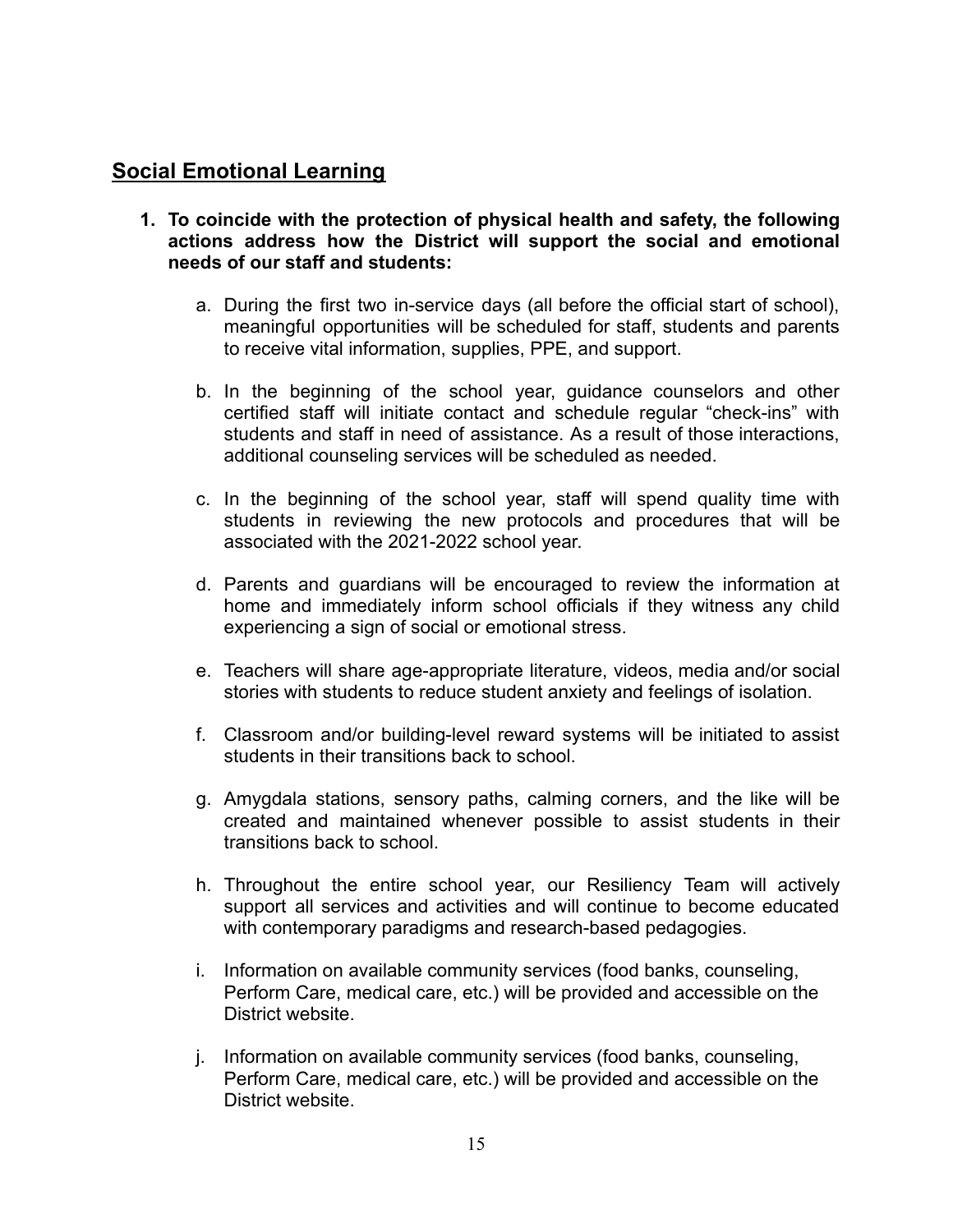# **Multi-Tiered Systems of Support (MTSS)**

- **1. To coincide with the protection of the Physical, Emotional and Social health (PES) of our staff and students, the following actions address how the District will continue to support their academic needs:**
	- a. I&RS (Intervention and Referral Services)
		- i. Expectations that best address behavior issues.
		- ii. Instructional activities targeted to address the learning gaps created from COVID-19.
	- b. Basic Skills Instruction
		- i. Improve the consistency of the monitoring and communication of academic progress.
		- ii. Increase access to manipulatives.
		- iii. Use of larger spaces, more 1:1 and small group targeted instruction.
		- iv. Reassignment of teachers to reduce overall class size.
	- c. Gifted and Talented
		- i. Students will participate in similar projects and activities.
		- ii. Additional assignments and programs will be implemented to reduce the level of boredom for remote learners.

# **Wraparound Supports**

- **1. To coincide with the school-based services, wraparound services help to better address the academic, behavioral, and social-emotional needs of our students. To that end:**
	- a. Increased communication with wraparound services will be actualized and allow for better coordination and economies of scale; ultimately improving access to the available academic, behavioral, social, and health services.

# **Food Service and Distribution**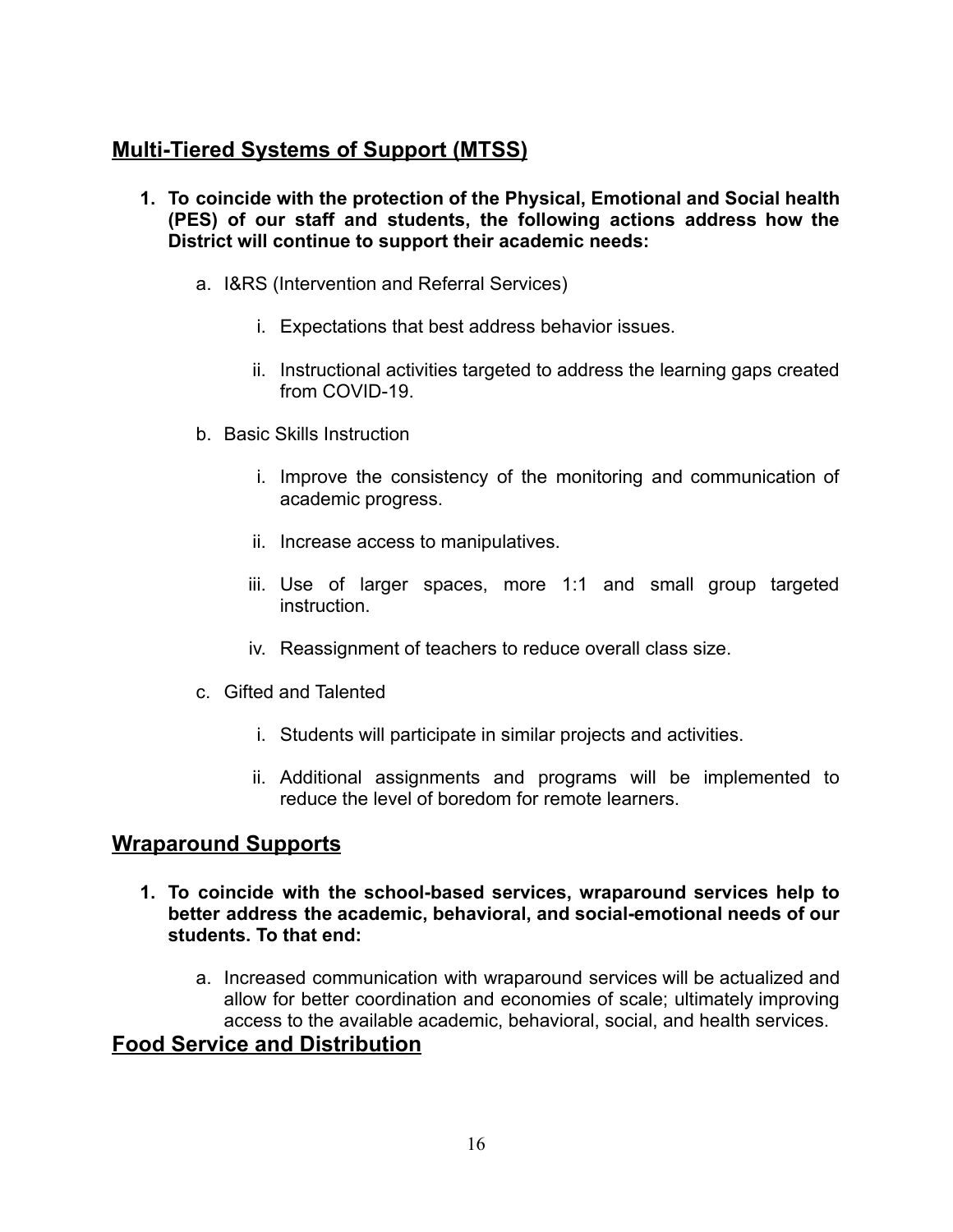- **1. ALL meals will remain in compliance with the regulations set forth by the Departments of Agriculture and Health.**
- **2. Lunch and breakfast will continue to be available for ALL students.**

# **Quality Child Care**

- **1. To further assist our families during the pandemic, the following actions address how the District will continue to support child care challenges:**
	- a. KEYS (before/aftercare program) WILL be in operation five days a week.
		- i. AM KEYS will operate from 7 9 AM.
		- ii. PM KEYS will operate from 3:45 5:30 PM.
		- iii. Activities will occur in the larger spaces of the building that allows more opportunities for social distancing.
		- iv. Activities will be planned outdoors as much as possible.
		- v. Staff/students may wear face coverings while in KEYS.

# **LEADERSHIP AND PLANNING**

# **Scheduling**

- **1. The UTSD will return to school on September 7, 2021.**
- **2. During in-person learning, cohorts of students will remain together and move as a single unit to mitigate the risk of infection to the greatest extent possible.**
- **3. Class sizes for in-person learning will range from 18-24 students, with the use of face coverings and maintaining social distancing as much as humanly possible (minimum 1-3 ft).**
- **4. Daily attendance will be taken and recorded for ALL cohorts.**
- **5. Students testing positive for COVID-19 or in self-isolation protocol will be able to continue their education remotely before returning to in-person school.**

**Staffing**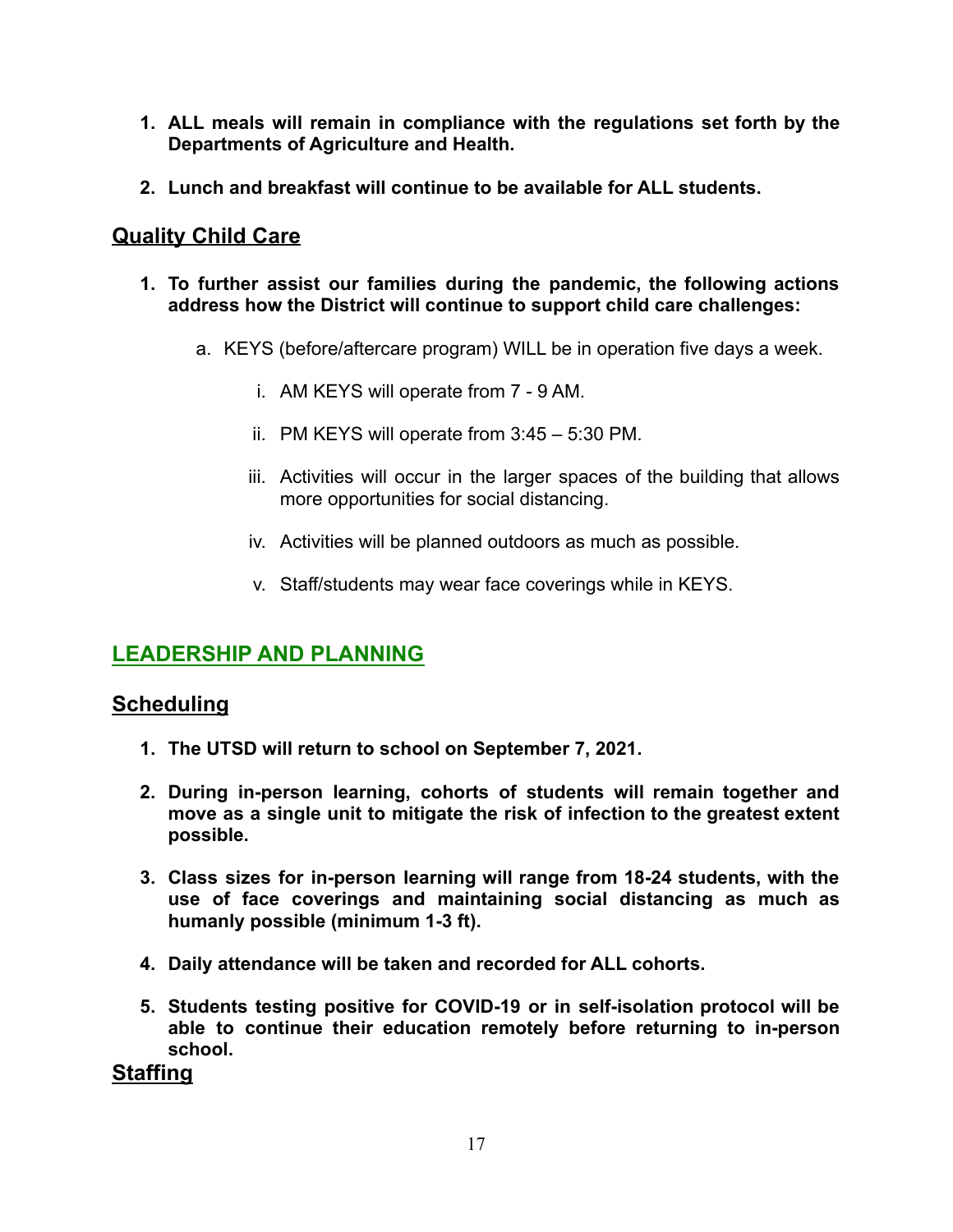#### **1. In order for schools to open under any conditions, the following modifications have been made regarding staffing:**

- a. ALL staff will be provided with the necessary PPE and supplies.
- b. ALL staff will receive 2 days of in-service, prior to the official start of school, to achieve the following:
	- i. Receive updated information regarding the 2021-2022 school year.
	- ii. Participate in mandatory PD and training.
	- iii. Classroom set-ups.
	- iv. Receive any necessary PPE, technology, or materials.

# **POLICY AND FUNDING**

# **Purchasing**

- **1. In order to reap the benefits of economies of scale and bulk purchasing, the District has partnered with many vendors who possess state contracts and/or participate in purchasing consortiums to provide the lowest possible pricing.**
- **2. The COVID-19 pandemic has created additional financial burden in the following areas of operations:**
	- a. Instruction.
	- b. Special Education and Related Student Services.
	- c. Facilities.
	- d. Cleaning Supplies and Equipment.
	- e. Staffing.
	- f. Technology.
	- g. Transportation.

#### **3. In order to return to school in a safe and healthy manner, the following items were purchased as a direct result of the COVID-19 Pandemic:**

a. Cloth and disposable masks for staff and students.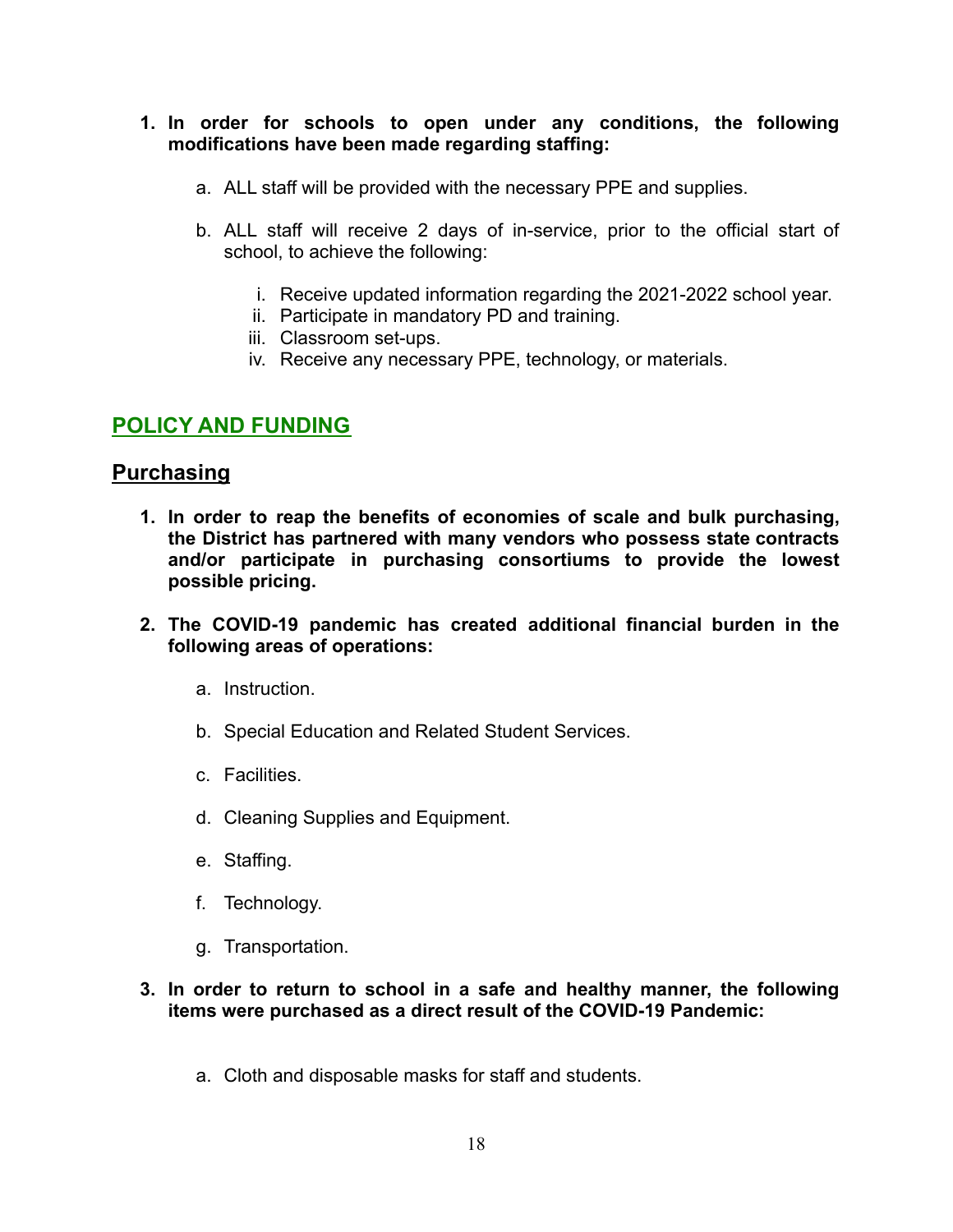- b. Face shields.
- c. Disposable gloves.
- d. Touchless thermometers.
- e. Hand-sanitizing stations and solutions.
- f. Hand-washing stations and solutions.
- g. Cleaning/Disinfecting equipment, supplies and materials.
- h. Signage:
	- i. Names of teachers/rooms.
	- ii. Social Distancing.
	- iii. Hand-washing.
	- iv. Face coverings.
	- v. Traffic flow.

# **Use of Reserve Accounts, Transfers, and Cashflow**

- **1. The UTSD is considering the use of Reserve Accounts, Transfers, and Cash flow to meet the unanticipated expenses associated with COVID-19.**
- **2. Before ANY withdrawal is made, ALL proper approvals from the Commissioner and/or NJDOE will be received and memorialized.**

# **Costs and Contracting**

**1. The UTSD will explore all options for participating in the Federal E-Rate program and/or other cooperative contracts available from the State of the New Jersey, NJSBA and various County programs.**

# **Elementary and Secondary School Emergency Relief Fund**

- **1. To ease the financial burden on schools, the NJDOE has leveraged existing and pending federal and state legislation, regulations, and guidance to predict the potential impact on districts and provide targeted assistance. Resources that may be available to schools include:**
	- a. The Federal "Coronavirus Aid, Relief, and Economic Security" (CARES) Act.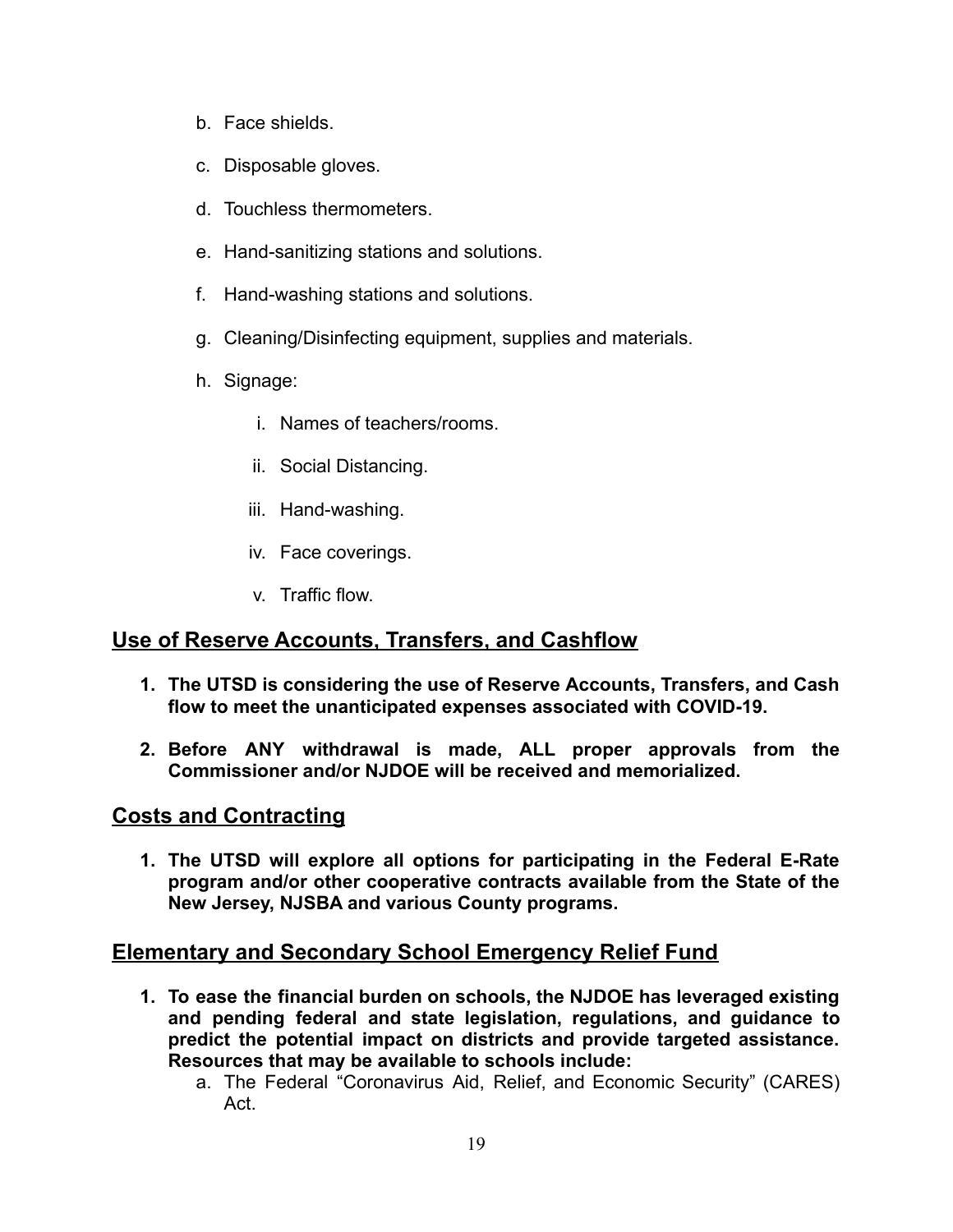- b. The Elementary and Secondary School Emergency Relief (ESSER) Fund.
- c. The Federal Emergency Management Agency (FEMA).
- **2. The UTSD has been awarded CARES money that will be used to purchase hardware, software, PPE and/or additional cleaning supplies.**
- **3. The UTSD made application to FEMA for potential, qualified financial reimbursements.**

# **State School Aid**

**1. The UTSD continues to lose State Aid that will ultimately reconfigure the District over the next three (3) years.**

# **Policy**

**1. Policy 1648.11 The Road Forward COVID-19: Health and Safety (page 23):**

# **Continuity of Learning**

# **Special Education and Related Services**

- **1. To further assist our special education population, the following actions address how the District will continue to support their educational needs:**
	- a. Necessary evaluations and levels of risk/needs will be prioritized during the pandemic.
	- b. In-person delivery of services will occur when possible.
	- c. Accommodations will be made for at-risk students not able to wear face coverings.
	- d. Plexiglass dividers may be utilized for the delivery of Speech/PT/OT.
	- e. Cleaning time for materials will occur OUTSIDE of instructional minutes.
	- f. All necessary PPE and signage will be available.
	- g. A better balance between instructional time and intervention will be scheduled and implemented.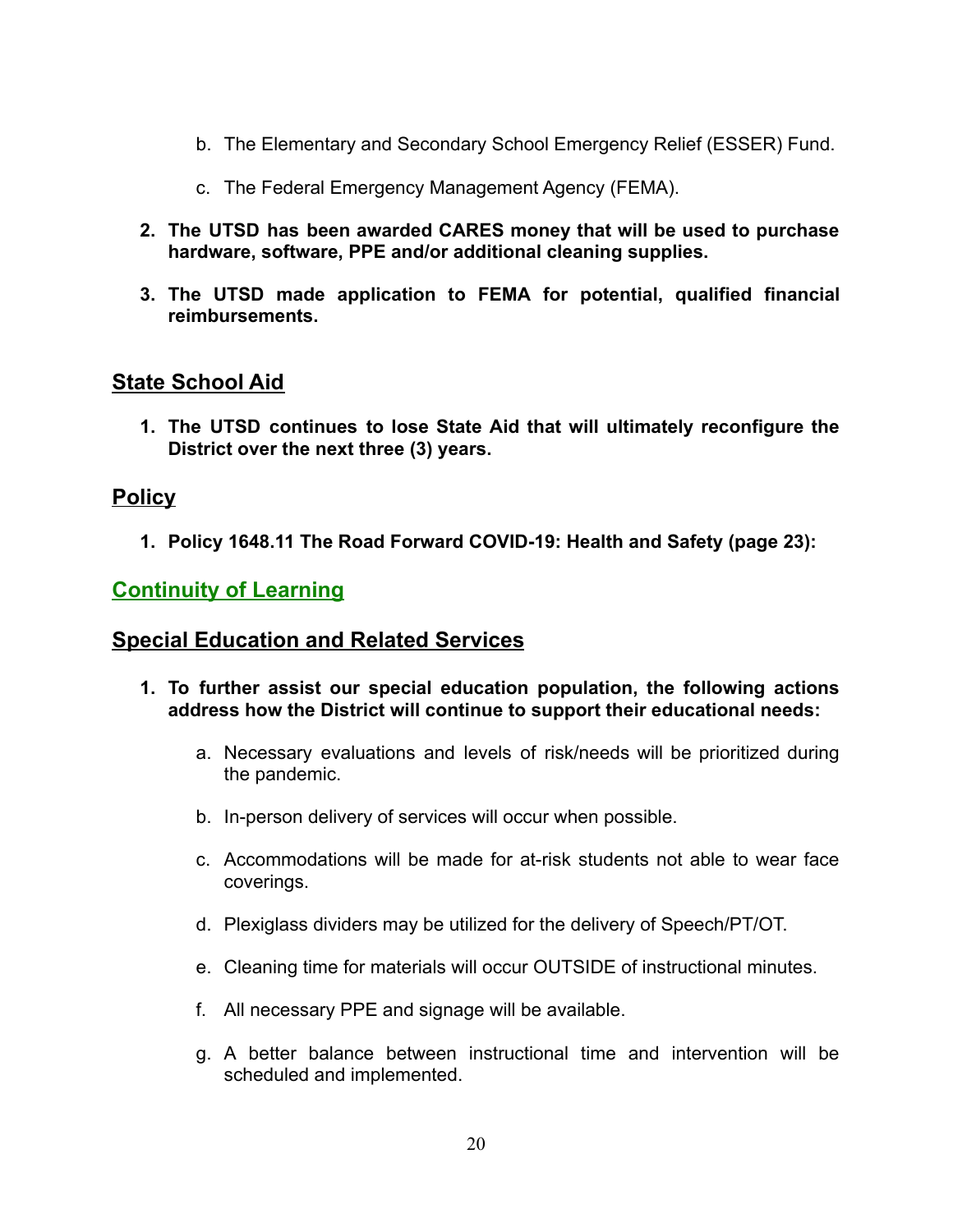- h. When necessary, virtual benchmarks will be administered and evaluated.
- k. Information on available community services (food banks, counseling, Perform Care, medical care, etc.) will be provided and accessible on the District website.

# **Digital Divide: Technology and Connectivity**

#### **1. Regardless of option, ALL STUDENTS will receive a district-owned device/charger/bag to be used for the entire 2021-2022 school year:**

- a. By way of survey, the District identified those families in need of connectivity and/or devices and accessories.
- b. The District will provide district-owned devices to ALL students.
- c. The District has partnered with Comcast to ensure that all internet and WIFI services will be operational for the entire 2021-2022 school year.
- d. To ensure that all devices and remote services remain operational for the entire 2021-2022 school year, teachers and District Technicians will monitor and troubleshoot issues on a daily basis.
- e. By way of survey, the District identified those families in need of connectivity and/or devices and accessories.

# **Curriculum, Instruction, and Assessments**

- **1. Regardless of option, ALL STUDENTS will receive a robust, high-quality education that is based in equity, standards and research-based instruction that includes:**
	- a. Plans for Full In-Person/Full Virtual (if necessary and permissible) Instruction.
	- b. Parent orientations/trainings.
	- c. Student orientations/trainings.
	- d. Best practices for remote learning.
	- e. Equity in homework/assignments/grading.
	- f. Strategies for filling in the gaps due to COVID-19.
	- g. Social/Emotional learning.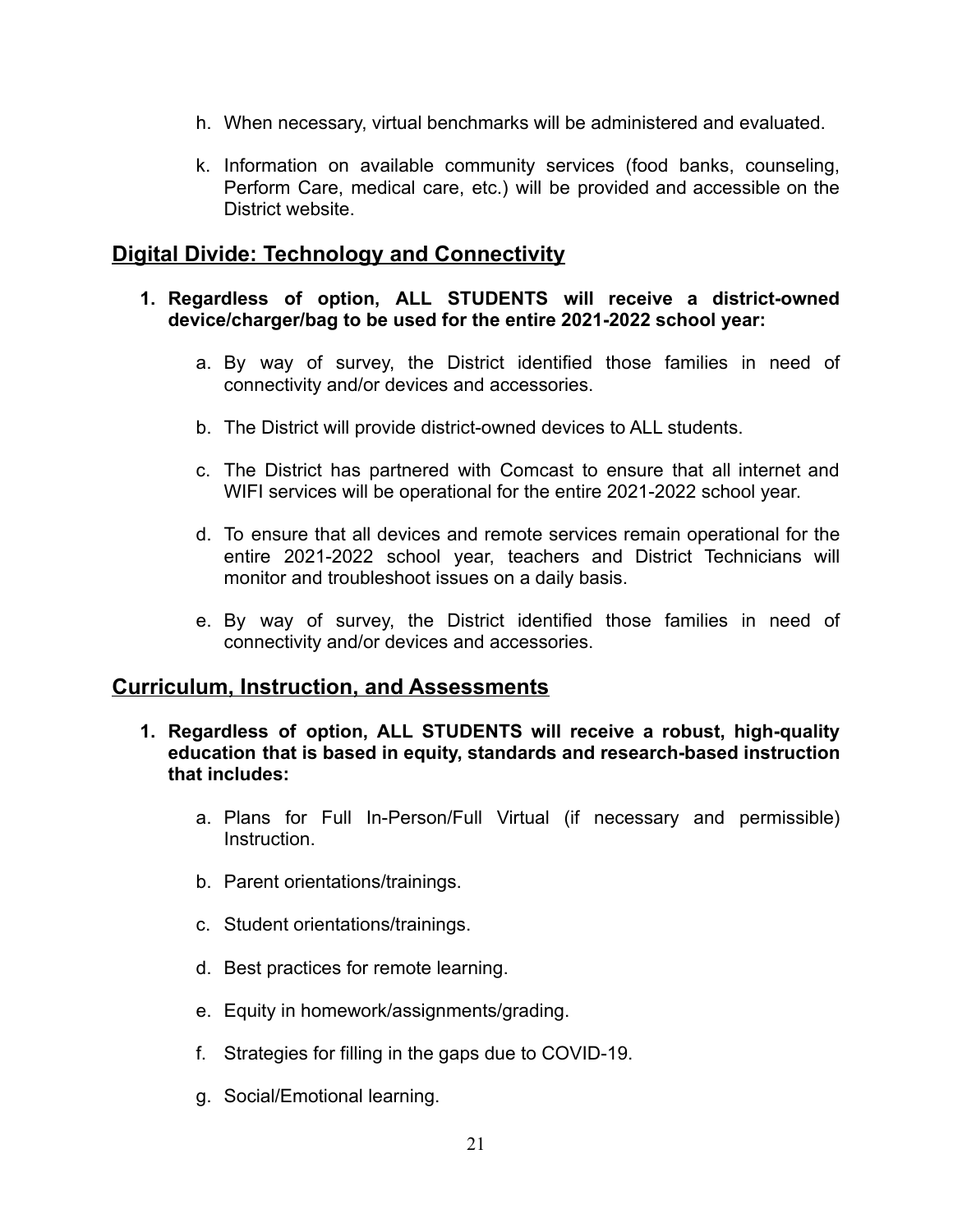h. Synchronous and Asynchronous learning opportunities.

# **Professional Learning**

- **1. The following measures will be put into effect and addressed during the 2021-2022 school year to promote the advancement of our teachers and their instructional practices:**
	- a. Teachers will have options to select various professional development opportunities.
	- b. PLCs will be scheduled for Zooms (if necessary and permissible).
	- c. A regular calendar of meetings will be scheduled.
	- d. Trainings will be available regarding online instruction.
	- e. Access will be given to rooms during remote instruction.
	- f. PD to support Physical/Emotional/Social health needs of staff and students will be scheduled.

# **Career and Technical Education (CTE)**

**1. Opportunities for career and technical education will be maintained for students, staff and families.**

# Policy 1648.11: THE ROAD FORWARD COVID-19 (HEALTH AND SAFETY)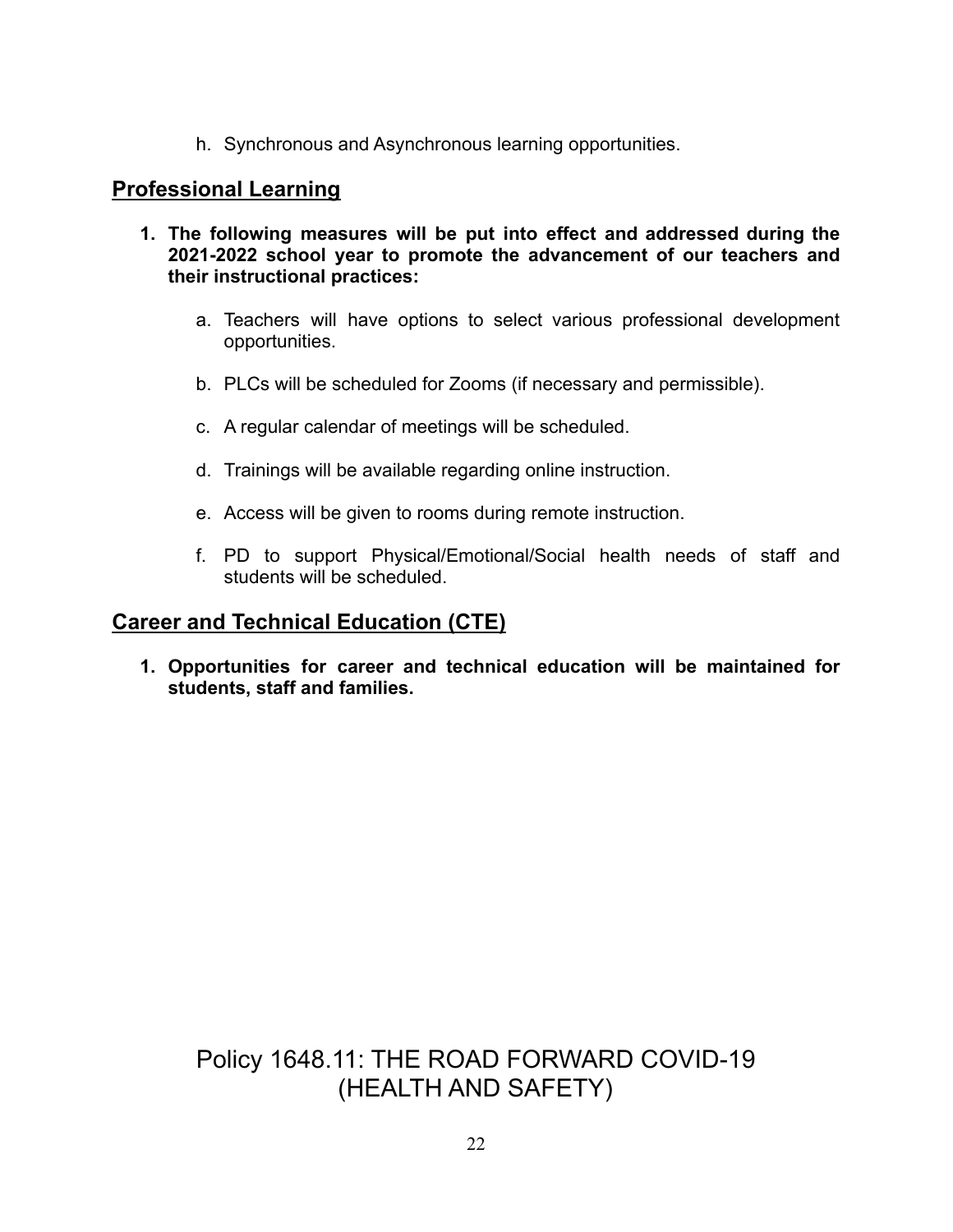The Board of Education plans to provide full-day, full-time, in-person instruction and operations for the 2021-2022 school year. In June 2021, the New Jersey Department of Health (NJDOH) and the New Jersey Department of Education (NJDOE) worked collaboratively to develop guidance, The Road Forward – Health and Safety Guidance for the 2021-2022 School Year (The Road Forward).

The Road Forward replaces the mandatory anticipated minimum standards outlined in the NJDOE's "The Road Back – Restart and Recovery Plan for Education" (June 2020) and provides a range of recommendations rather than mandatory standards. These recommendations are meant to assist school districts in implementing protocols to reduce risks to students and staff from COVID-19 while still allowing for full-time learning.

The Board considered many factors as they prepared for the 2021-2022 school year, including the level of COVID-19 transmission as well as vaccination coverage rates in both the community at large and the school community.

For the purpose of this Policy, "Order" shall mean any Governor of New Jersey Executive Order, New Jersey State Agency mandate, Centers for Disease Control and Prevention (CDC) guidance, New Jersey statute, or administrative code requiring compliance by the school district.

The Board considered the recommendations outlined in The Road Forward to develop health and safety protocols. The Board will consider all recommended Orders and comply with all mandatory Orders when developing health and safety protocols and reviewing them periodically.

The Board considered the recommendations outlined in The Road Forward to develop the school district's COVID-19 protocols in the following areas and included in corresponding Appendices.

The absence of one or more of the recommendations outlined in The Road Forward and/or in the school district's health and safety protocols will not prevent the reopening of the school(s) in the district for full-day in-person operation with all enrolled students and staff members present.

Pursuant to N.J.S.A. 18A:7F-9, schools must be in session for 180 days to receive State Aid. The statute requires that school facilities be provided for at least 180 days during the school year. N.J.S.A. 18A:7F-9(b) indicates when a school district is required to close the schools of the district for more than three consecutive school days due to a declared state of emergency, declared public health emergency, or a directive and/or recommendation by the appropriate health agency or officer to institute a public health-related closure, days of virtual or remote instruction commensurate with in-person instruction will count toward the school district's 180-day requirement.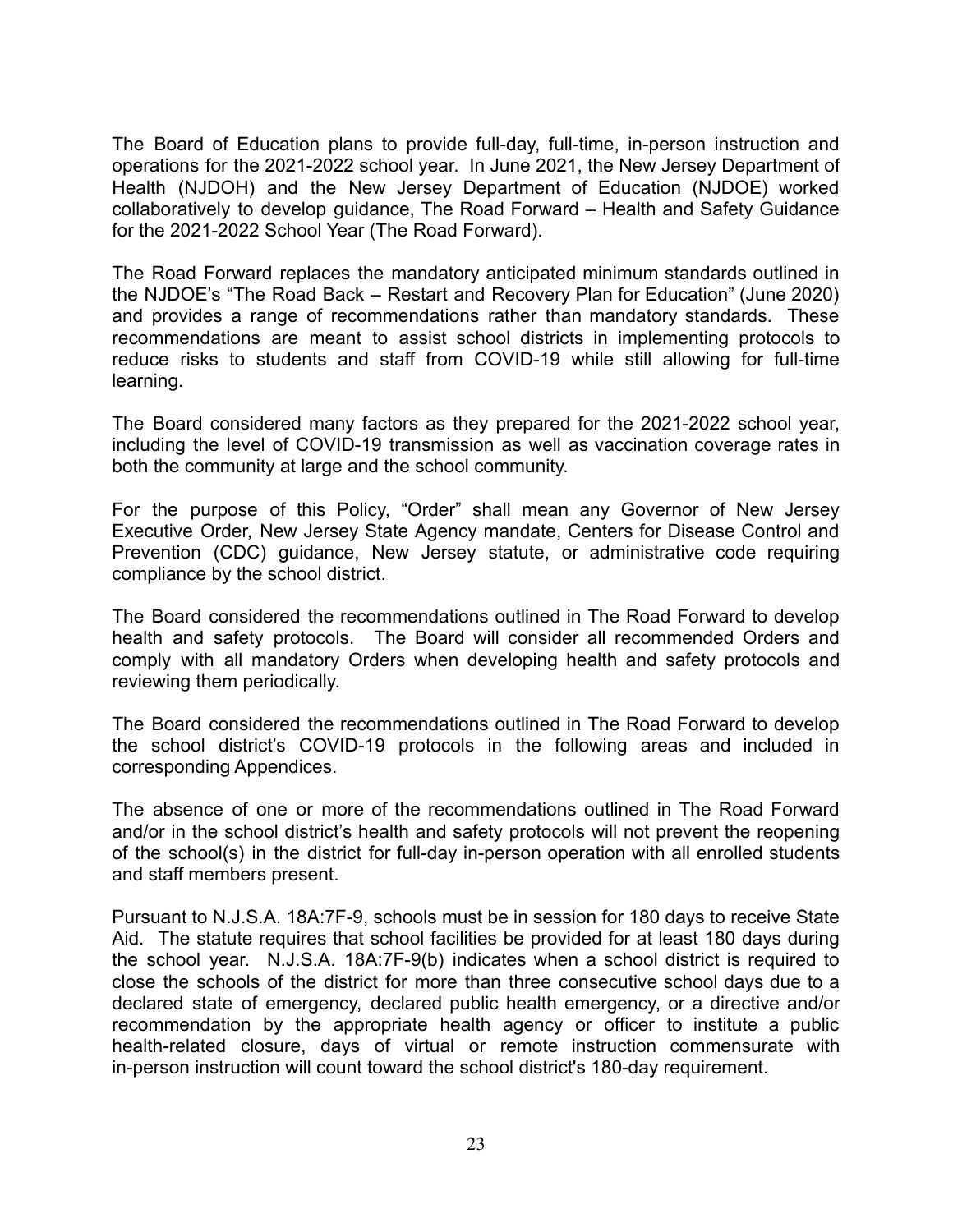The school district may be confronted with the incidence of COVID-19 positive cases among staff and/or students. If the school district is required to exclude a student, group of students, a class, or multiple classes as a result of possible exposure to COVID-19, while the school itself remains open for in-person instruction, the school district may offer virtual or remote instruction to those students in a manner commensurate with in-person instruction to the extent possible. In circumstances when the school facilities remain open and in-person instruction continues in those classrooms that are not required to quarantine, those days in session will also count toward the school district's 180-day requirement in accordance with N.J.S.A. 18A:7F-9.

The school district anticipates updates to The Road Forward and as such this Policy is subject to review by the Superintendent to ensure compliance with Orders that may arise after Board adoption of this Policy. All revisions to Orders affecting this Policy and corresponding Appendices shall be reviewed by the Superintendent with the Board Attorney, School Physician, and Board of Education, if appropriate. The Superintendent may revise the health and safety protocols included in any Appendix as necessary and appropriate. All students, parents, and staff members will be notified of any changes to school district-developed protocols implemented as a result of this Policy, as appropriate.

A. General Health/Safety Concerns of Students, Staff Members, and Visitors

#### Appendix A: Vaccination

- 1. All vaccinated staff members will be asked to produce a copy of the official vaccination card or other approved documentation demonstrating vaccination status.
- 2. Any staff member not able to produce a copy of the official vaccination card or other approved documentation demonstrating vaccination status will be subjected to weekly COVID-19 testing protocols beginning 10/19/21.
- 3. Students who are vaccinated will be asked to produce a copy of the official vaccination cards or other approved documentation demonstrating vaccination status.

Appendix B: Communication with the Local Health Department

1. District officials will remain in regular communication with the Cape May County Department of Health, our medical professionals, the NJDOE and other agencies to receive the most accurate and updated information regarding COVID-19 and associated events.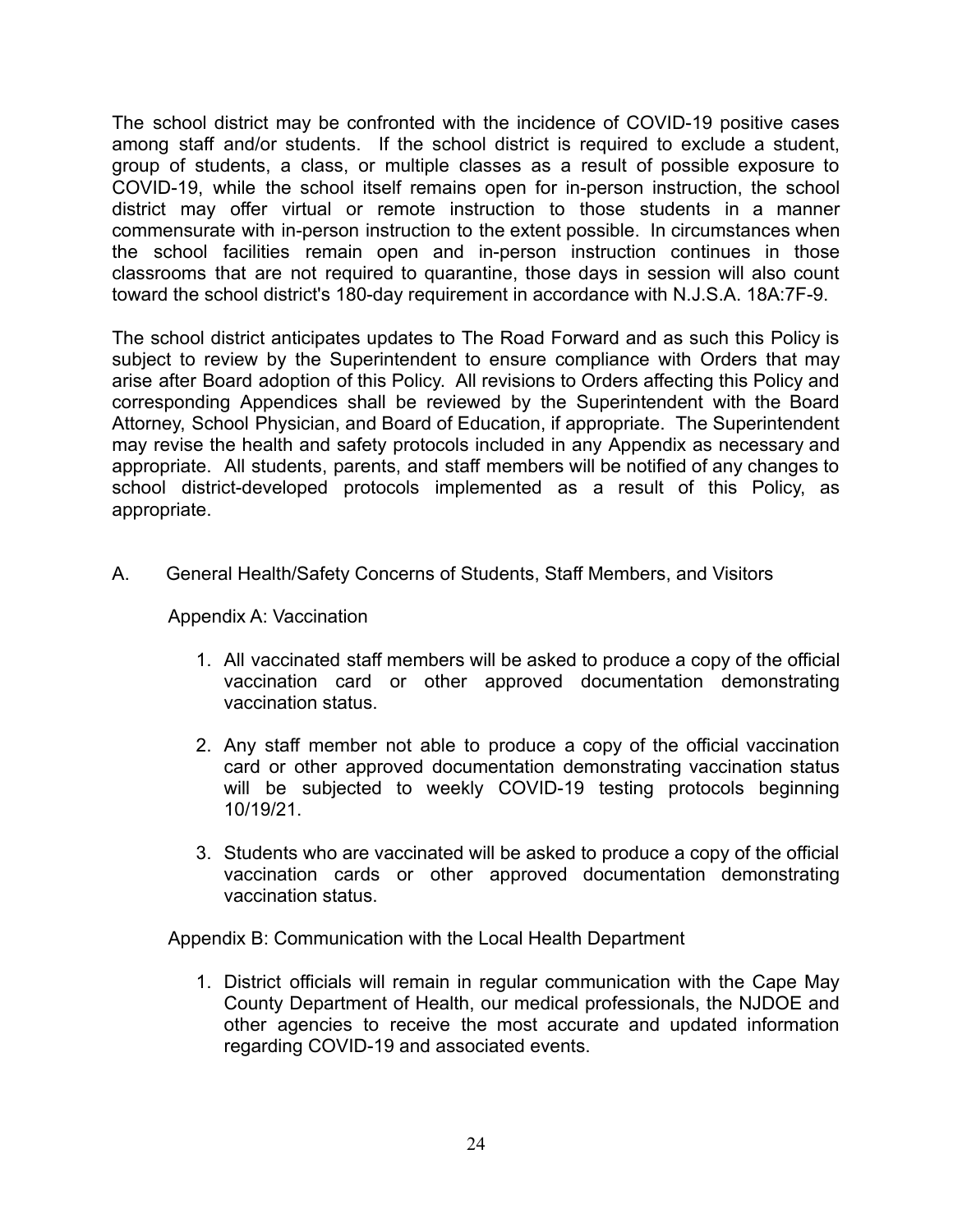2. The Cape May County Department of Health, appropriate staff and families will be immediately notified in the event that an individual tests positive for COVID-19. Such communication will be memorialized and available for future reference and/or contact tracing.

Appendix C: Mask Wearing Protocols

1. ALL students, staff and visitors are permitted to wear face coverings during the school day and at any school event.

Appendix D: Physical Distancing and Cohorting Protocols

- 1. ALL student desks will be marked and maintain at least 1-3 ft from all other desks or tables to the greatest extent possible.
- 2. Appropriate signage encouraging social distancing will be strategically placed throughout each building.
- 3. Students will eat in the café, other large spaces, and outside while remaining at least 3 ft apart from others to the greatest extent possible.
- 4. When possible, students will be grouped and remain in groups for extended periods of time.
- 5. Student gatherings at carpet areas should be kept to a minimum and maintain 1-3 ft of social distancing as much as possible.
- 6. The use of gym lockers is not permitted (MS hallway lockers will be utilized on a limited basis).
- 7. One-Direction hallways will be utilized and marked, wherever and whenever possible.
- 8. Students will be dismissed in a manner that allows for social distancing, whenever possible.

Appendix E: Hand Hygiene and Respiratory Etiquette Protocols

- 1. Hand-Sanitizing Stations:
	- a. ALL classrooms will contain hand-sanitizing stations that contain alcohol-based solutions that meet all DOH/CDC/NJDOE codes and percentages.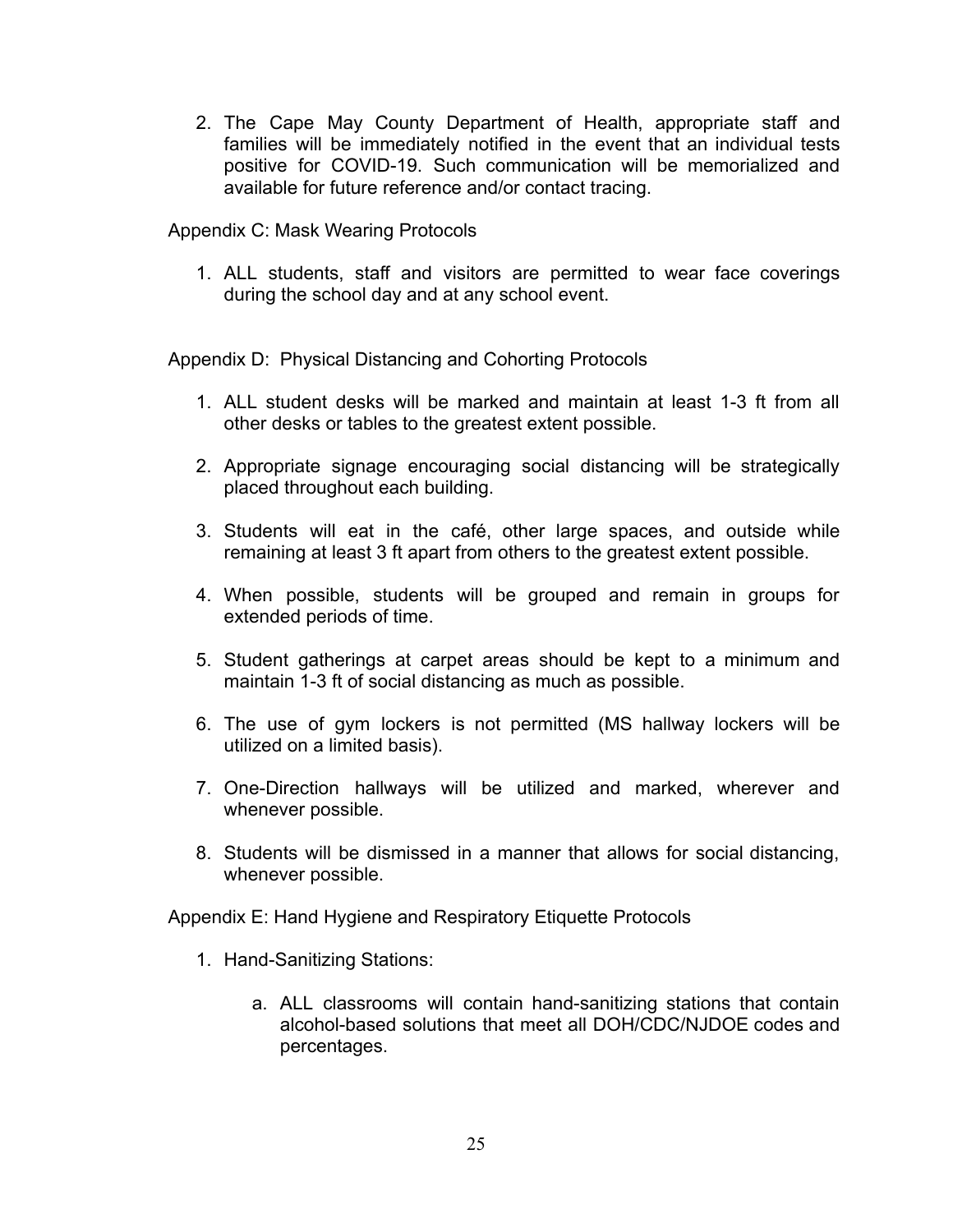- b. ALL main offices, common entrances and exits will contain hand-sanitizing stations that contain alcohol-based solutions that meet all DOH/CDC/NJDOE codes and percentages.
- c. ALL nurse's offices, cafeterias, bathrooms and large common areas will contain hand-sanitizing stations that contain alcohol-based solutions that meet all DOH/CDC/NJDOE codes and percentages.
- d. ALL bus drivers and riders will have access to alcohol-based hand sanitizers that meet all DOH/CDC/NJDOE codes and percentages.
- 2. Hand-Washing Stations:
	- a. ALL PK-2 classrooms contain hand-washing stations that include soap, water, and/or alcohol-based solutions.
	- b. ALL bathrooms, gyms, cafeterias, science labs, and art rooms have handwashing stations that contain soap, water, and/or alcohol-based solutions.
	- c. ALL students will wash their hands BEFORE AND AFTER:
		- i. Lunch/Snack/Recess.
		- ii. Gym/Specials (when necessary).
		- iii. Working with manipulatives, microscopes, or other equipment.
		- iv. Switching rooms (when applicable).
	- d. Student schedules will contain designated, supervised, hand-washing or sanitizing breaks.
- 3. Regular Hand-Washing:
	- a. ALL students will wash their hands AFTER:
		- i. Using the restroom.
		- ii. Blowing their noses.
		- iii. Coughing or sneezing.
	- b. Working with manipulatives, microscopes, or other equipment.
	- c. Appropriate signage that encourages and instructs students to properly hand-wash and hand-sanitize will be strategically placed throughout each building.

Appendix F: Provision of Meals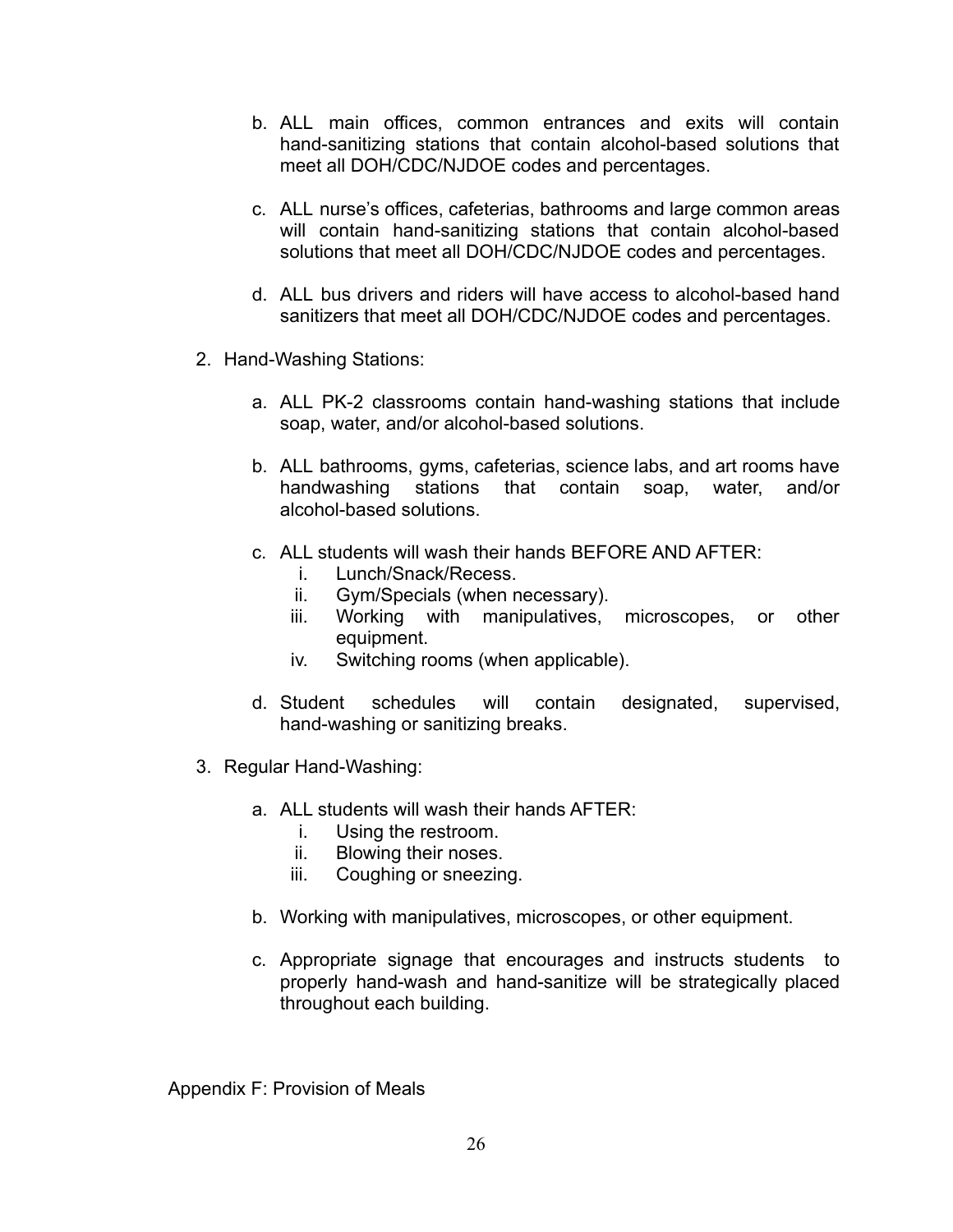- 1. Scheduled lunches in the cafeterias and other large areas where ALL students will be at least 3 feet apart (to the greatest extent possible) from others will be staggered to allow enough time to properly clean between sessions.
- 2. ALL meals will be of the grab-n-go variety. Family style, self and buffet services have been discontinued.
- 3. ALL students will be at least 3 feet apart from others when eating or drinking.
- 4. ALL students will wash/sanitize hands BEFORE and AFTER:
	- a. Lunch/Recess.
	- b. Scheduled snack time.
- 5. Other protocols to mitigate the risk of infection:
	- a. NO food in the classrooms as a general rule.
	- b. Use other large areas/outdoors when possible.
	- c. Limited parent volunteers to assist in supervision.
	- d. Additional staff will be available to assist in cleaning/transitions.
	- e. NO in-class celebrations/parties with food as a general rule.
	- f. NO food sharing.

Appendix G: Transportation Protocols

- 1. Students, drivers and other riders may wear face coverings while on any bus or other District-owned vehicle.
- 2. Maintaining Social Distancing (to the greatest extent possible):
	- a. Bus pick-ups/drop offs will be staggered to limit large gatherings.
	- b.  $1<sup>st</sup>$  student on the bus will be assigned the back seat: the last student on the bus will be assigned the front seat.
	- c. When exiting the bus, students seated in front will depart off the bus first.
- 3. During parent pick-up, NO adults will be allowed entry into the building; parents and staff will use KidAccount to match students with families.
- 4. PPE will be available to any student or driver in need.
- 5. Appropriate signage encouraging hand-sanitizing will be strategically placed on the bus.
- 6. ALL buses and District-owned vehicles will be deep-cleaned after the last run or at night.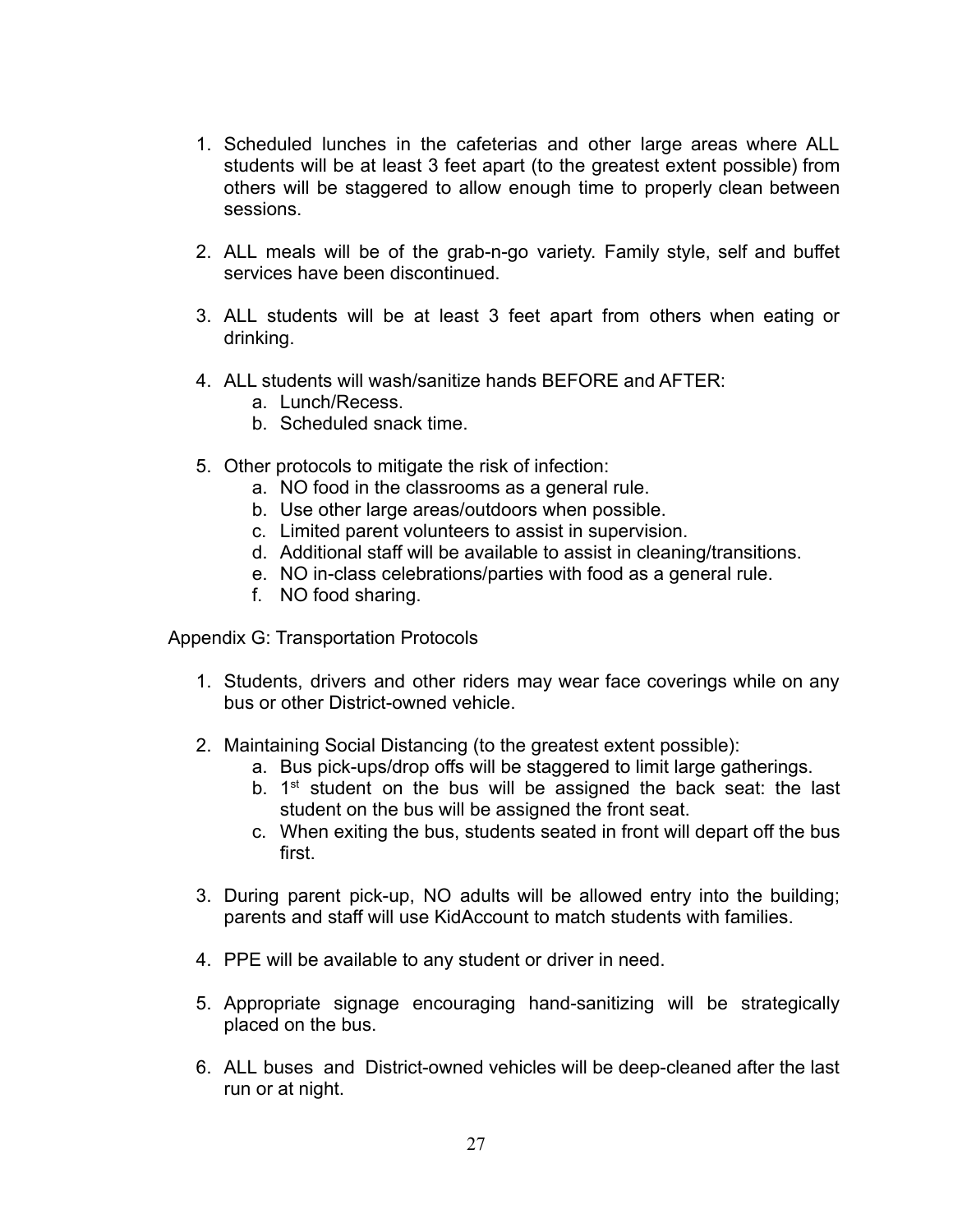- 7. ALL buses and District-owned vehicles will be sprayed/wiped after every run when possible.
- 8. ALL cleaning supplies and products will meet all DOH/CDC/NJDOE codes and percentages.
- B. Appendix H: Cleaning, Disinfection, and Airflow
	- 1. In addition to existing cleaning and preventative maintenance protocols and procedures, the following actions will be in effect to mitigate the spread of infection:
		- a. PPE will be available to ALL staff and students.
		- b. ALL classrooms, gathering spaces and main offices will have hand-sanitizing stations and/or sinks for hand-washing.
		- c. Daily, routine cleaning/disinfecting of high-contact surfaces will remain compliant with CDC guidelines.
		- d. Hallway bathrooms will be monitored/cleaned on an hourly basis.
		- e. Playground equipment will be monitored/cleaned on an hourly basis.
		- f. ALL classrooms will be deep-cleaned and disinfected once staff and students have left the building.
		- g. HVAC systems have been configured to maximize the reduction of cross-contamination and will be monitored throughout the day/evening.
		- h. ALL cafeterias and eating spaces will be disinfected after every scheduled lunch and before the next session begins.
	- 2. ALL indoor facilities are in compliance with DOH/EPA/NJDOE rules and regulations.
	- 3. The District uses Brookaire high-efficiency quilted filters that are changed on at least a quarterly basis.
	- 4. HVAC systems operate with 20% outside air exchange unless the temperatures are cooler; systems can tolerate up to 100%.
	- 5. Daily readings are made for each unit and visual inspections on all parts are conducted at least once a week.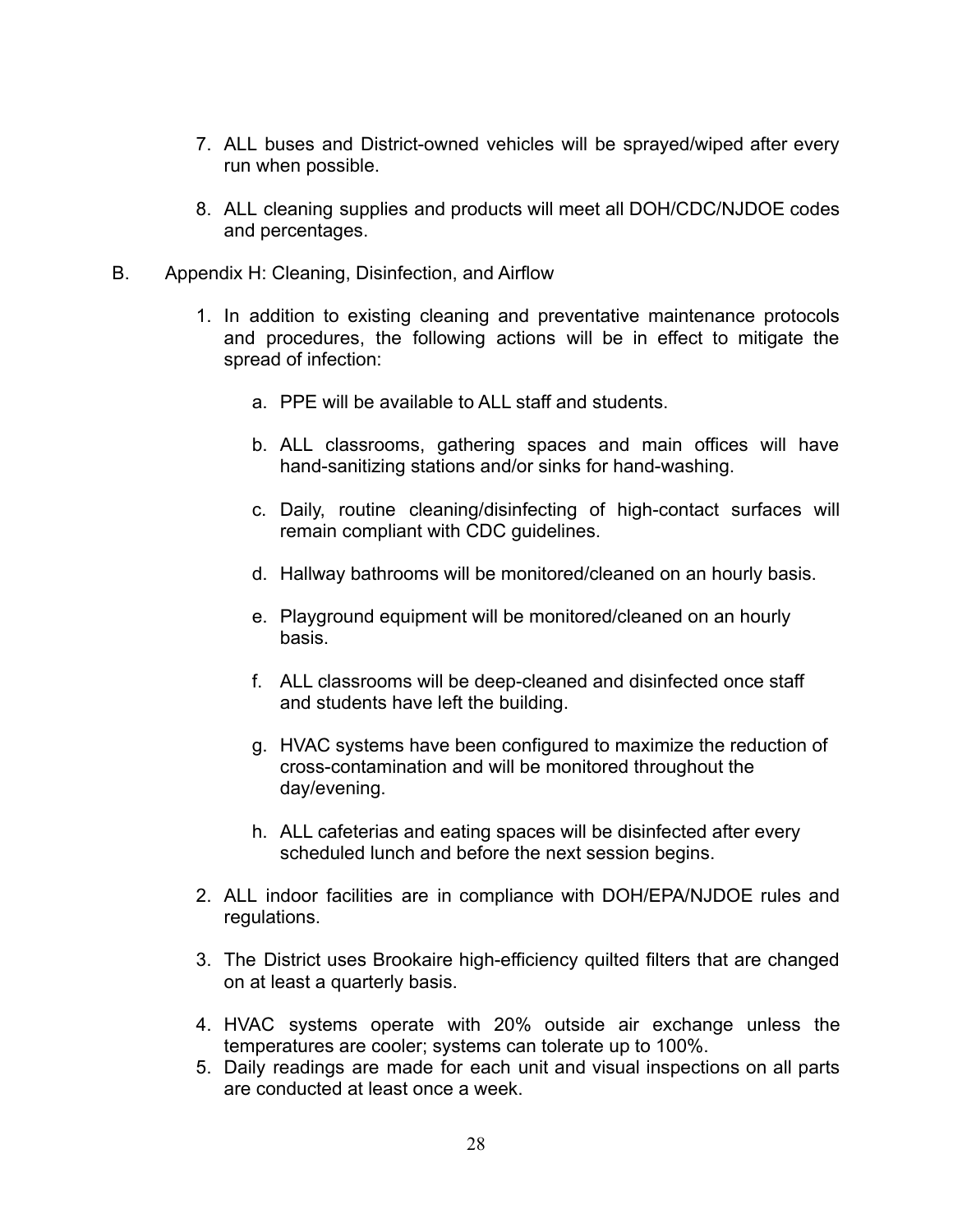- 6. All District buildings are climate-controlled and can be monitored on campus or remotely.
- C. Appendix I: Screening/Exclusion/Response to Symptomatic Students/Staff
	- 1. Policies have been modified to include the process and locations of health screenings:
		- a. Before the beginning of the new school year, ALL parents or guardians will acknowledge and sign-off on, for each child, the annual COVID-19 Statement of Assurance.
		- b. Before the beginning of the new school year, ALL staff will acknowledge and sign-off on the annual COVID-19 Statement of Assurance.
		- c. By way of survey, the District has identified those families in need of any additional assistance.
		- d. If upon arrival a child is not feeling well, that child will be immediately screened for COVID-19 in the designated, isolated location (NOT the nurse's office); with the appropriate communication to involved parties to immediately follow.
- D. Appendix J: Contact Tracing
	- 1. While the District is no longer performing contact tracing as defined by the CDC, the following protocols will remain in place:
		- a. If a child tests positive, identified students less than 3 feet apart from that child will be notified.
		- b. If the identified student does not have symptoms, quarantine is OPTIONAL.
	- 2. For identified students without symptoms, parents or guardians can keep students home during Days 1-10 and students will be treated as we do for required isolations (no penalties).
- E. Appendix K: Testing (effective October 19, 2021):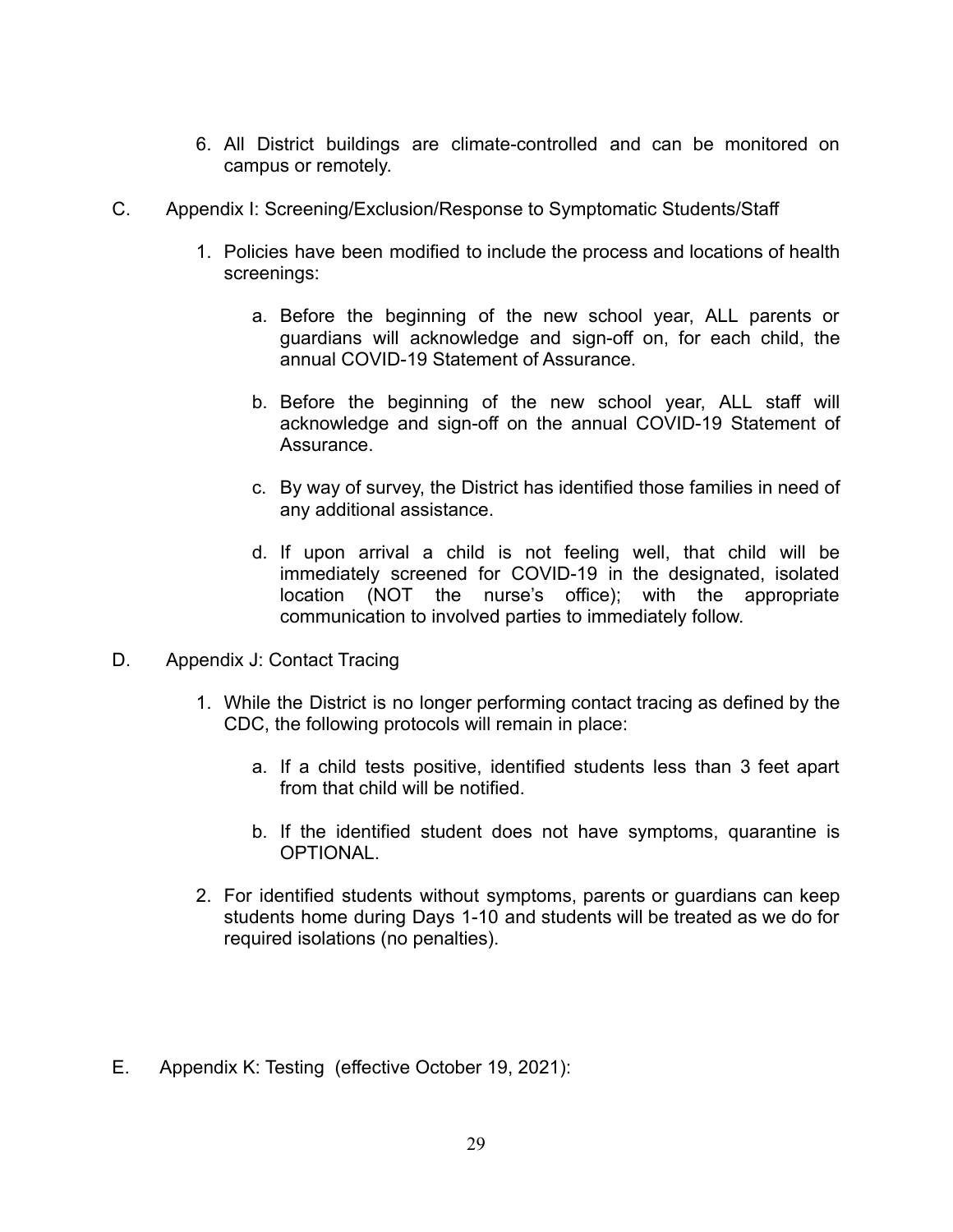- 1. NJDOH will be offering a FREE testing program for ALL school employees (specifics to be released).
- 2. Vaccinated staff will NOT be required to submit weekly test results.
- 3. Non-vaccinated staff WILL be required to submit weekly test results.
- 4. ALL non-vaccinated staff need to submit weekly test results: no testing exemptions for medical/religious situations.
- 5. Home test results are permitted and can be officially submitted and deemed compliant.
- 6. Staff may submit test results from ANY of the approved testing kits/sites (specifics to be released).
- 7. If a staff member chooses NOT to participate in the FREE program, they are financially responsible for alternative testing.
- 8. ALL substitute staff MUST be vaccinated or submit weekly testing results to remain active on our sub lists.
- F. Appendix L: Student and Staff Member Travel
	- 1. District officials will remain in regular communication with the Cape May County Department of Health, our medical professionals, the NJDOE and other agencies to receive the most accurate and updated information regarding COVID-19 and associated events regarding travel conditions.

# **COVID-19 REFERENCE SHEET**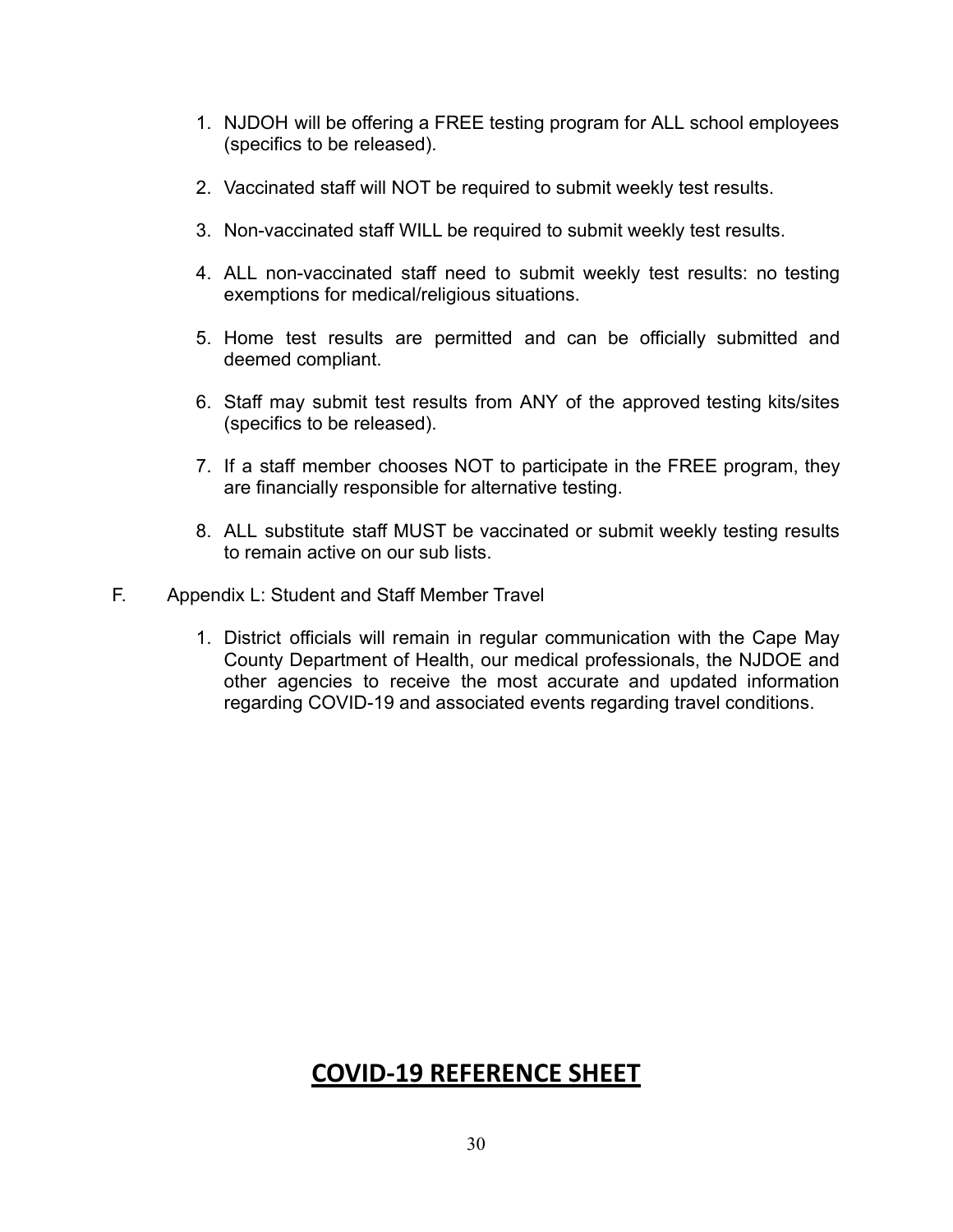# **(IN GREEN OR YELLOW CALI STATUS) (BEGINNING 3/7/22)**

#### **SURVEY RESULTS**

| <b>FAMILIES (91%):</b> | 82% masks optional, 18% masks required |
|------------------------|----------------------------------------|
| STAFF (92%):           | 85% masks optional, 15% masks required |
| BOE (89%):             | 88% masks optional, 12% masks required |
| ADMIN (100%):          | 100% masks optional, 0% masks required |

#### **MASKS**

- 1. PARENTS/GUARDIANS determine whether or not their children wear masks.
- 2. Staff and students are NOT REQUIRED to wear masks in school/on school grounds.
- 3. Students are NOT REQUIRED to wear masks on buses.

#### **NON-VACCINATED STAFF**

1. Remain required to submit weekly test results until EO 253 expires (TBD).

#### **TRAVEL RECOMMENDATIONS (not monitored by school officials)**

1. Continue to follow any requirements issued by NJ or the Federal Government.

#### **If TWO OR MORE SYMPTOMS are present, students should NOT attend school until symptoms have subsided (Pre-Covid Status)**

- 1. Chills.
- 2. Congestion/Runny Nose (not associated with known allergies/conditions).
- 3. Diarrhea.
- 4. Extreme Fatigue.
- 5. Headache (not associated with known allergies/conditions).
- 6. Multiple Body Aches.
- 7. Nausea/Vomiting.
- 8. Sore Throat.

#### **IF ONE OR MORE SYMPTOMS are present, students should NOT attend school until symptoms have subsided (Pre-Covid Status)**

- 1. Fever of 100.4 or higher (24 hours fever-free).
- 2. Persistent Cough (not associated with known allergies/conditions).
- 3. Shortness of breath/Difficulty breathing.
- 4. New loss of taste or smell (COVID test strongly recommended).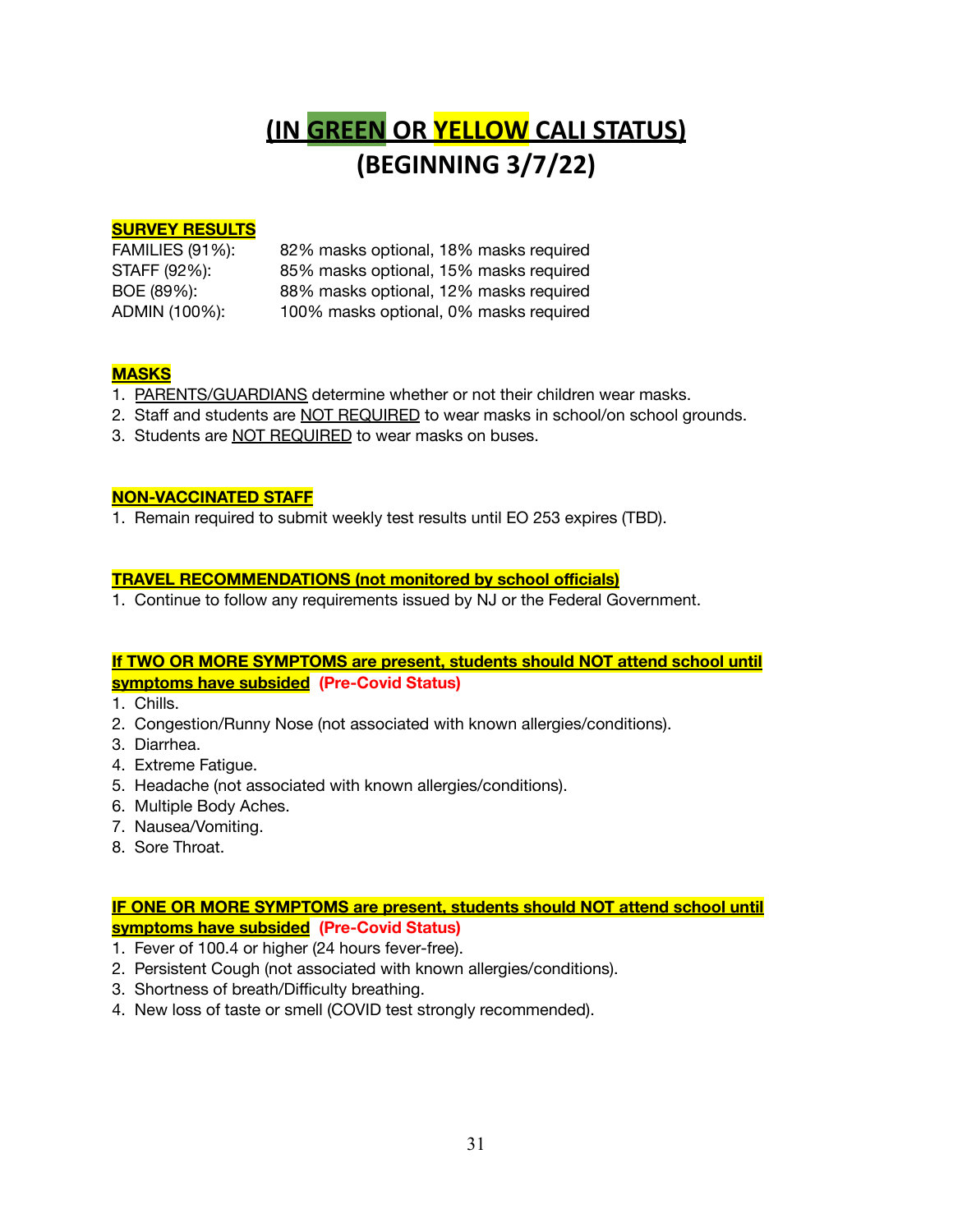**SYMPTOMATIC PEOPLE who have been MEDICALLY DIAGNOSED with an illness other than COVID-19 (Regardless of Vaccination Status)**

1. DO NOT have to isolate (documentation required).

#### **HAVE SYMPTOMS AT SCHOOL (Regardless of Vaccination Status)**

- 1. Isolate for 5 days beginning the day AFTER symptoms start:
	- a. If symptoms resolve or improve and fever-free for 24 hours, return to school on Day 6 (masks recommended for Days 6-10) (loss of taste or smell may last for weeks).
	- b. If fever or symptoms have not improved, continue to isolate until fever-free and symptoms improved.
	- c. If test and negative, return to school as soon as symptoms are no longer present and fever-free for 24 hours (loss of taste or smell may last for weeks).

#### **NO SYMPTOMS and TEST POSITIVE (Regardless of Vaccination Status)**

- 1. Isolate for 5 days beginning the day AFTER the day you tested:
	- a. If NO symptoms develop, return to school on Day 6 (masks recommended for Days 6-10) (loss of taste or smell may last for weeks).
	- b. If symptoms start within the 5 days of isolation, a new 5-day isolation period begins the day AFTER the day of symptoms.

#### **VACCINATED PEOPLE who come within 3 FEET of someone who tests positive or has symptoms**

- 1. DO NOT have to isolate:
	- a. Students 11 and under DO NOT need to be boosted, just fully vaccinated.
	- b. Students 12 and older and staff NEED to be boosted and fully vaccinated.
- 2. SHOULD get tested on Day 6 after the last Close Contact (PCR test preferred).

#### **NON-VACCINATED PEOPLE who come within 3 FEET of someone who tests positive or has symptoms**

- 1. Quarantine status is optional.
- 2. If you develop symptoms, isolate for at least 5 days beginning the day AFTER symptoms start:
	- a. If symptoms resolve or improve and fever-free for 24 hours, return to school on Day 6 (masks recommended for Days 6-10) (loss of taste or smell may last for weeks).
	- b. If fever or symptoms have not improved, continue to isolate until fever-free and symptoms improved.